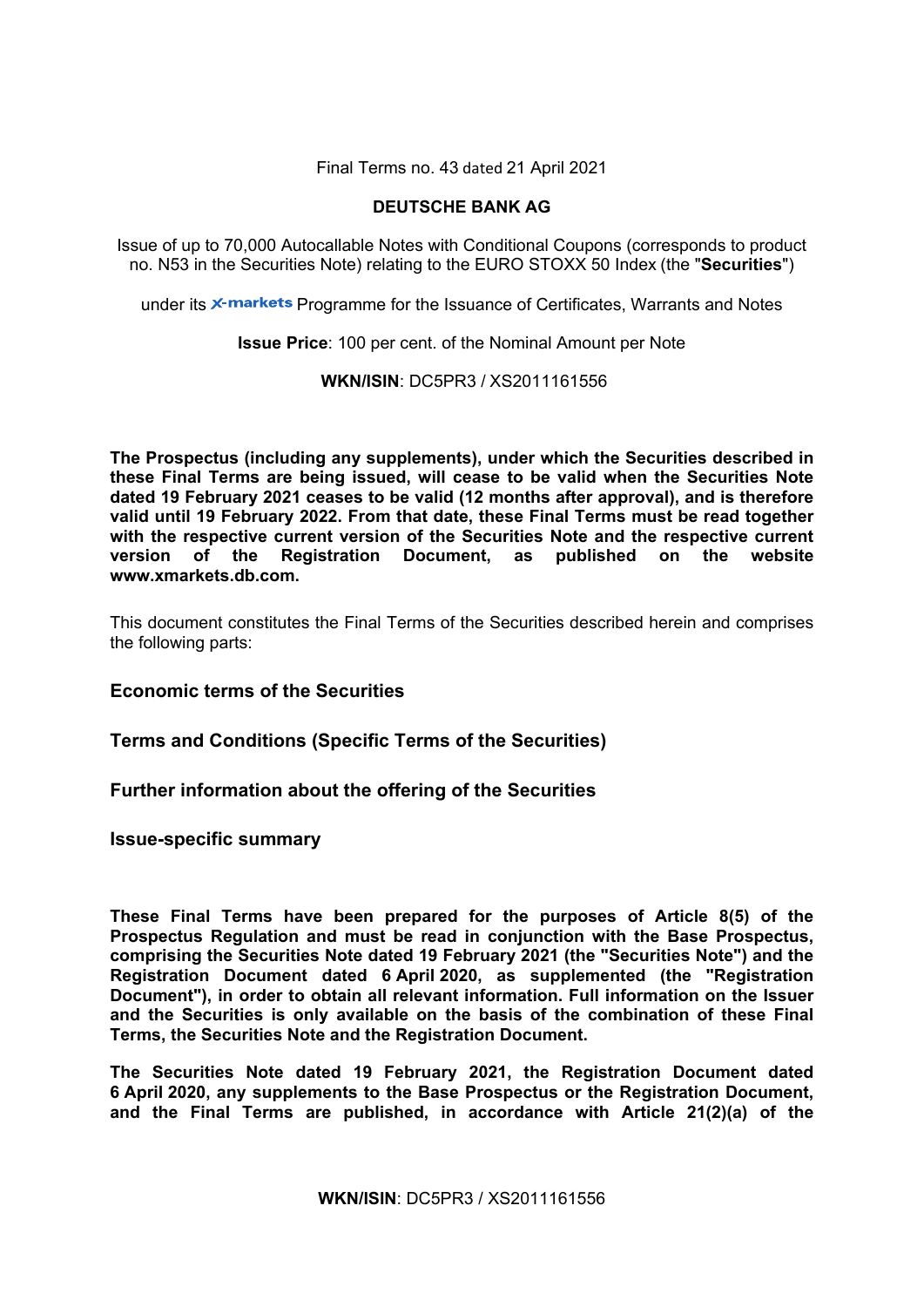**Prospectus Regulation, in electronic form on the Issuer's website (www.xmarkets.db.com).**

**In case of admission to trading of the Securities on the Luxembourg Stock Exchange, the Securities Note dated 19 February 2021, the Registration Document dated 6 April 2020, and any supplements, and the Final Terms are published on the website of the Luxembourg Stock Exchange (www.bourse.lu).** 

**In addition, the Securities Note dated 19 February 2021 and the Registration Document dated 6 April 2020 and any supplements to the Base Prospectus or the Registration Document shall be available free of charge at the registered office of the Issuer, Deutsche Bank AG, Mainzer Landstrasse 11-17, 60329 Frankfurt am Main and its Spanish branch, Paseo De La Castellana, 18, 28046 Madrid, Spain.** 

**A summary of the individual issuance is annexed to the Final Terms.** 

.

Terms not otherwise defined herein shall have the meaning given in the General Conditions of the Securities set out in the Terms and Conditions.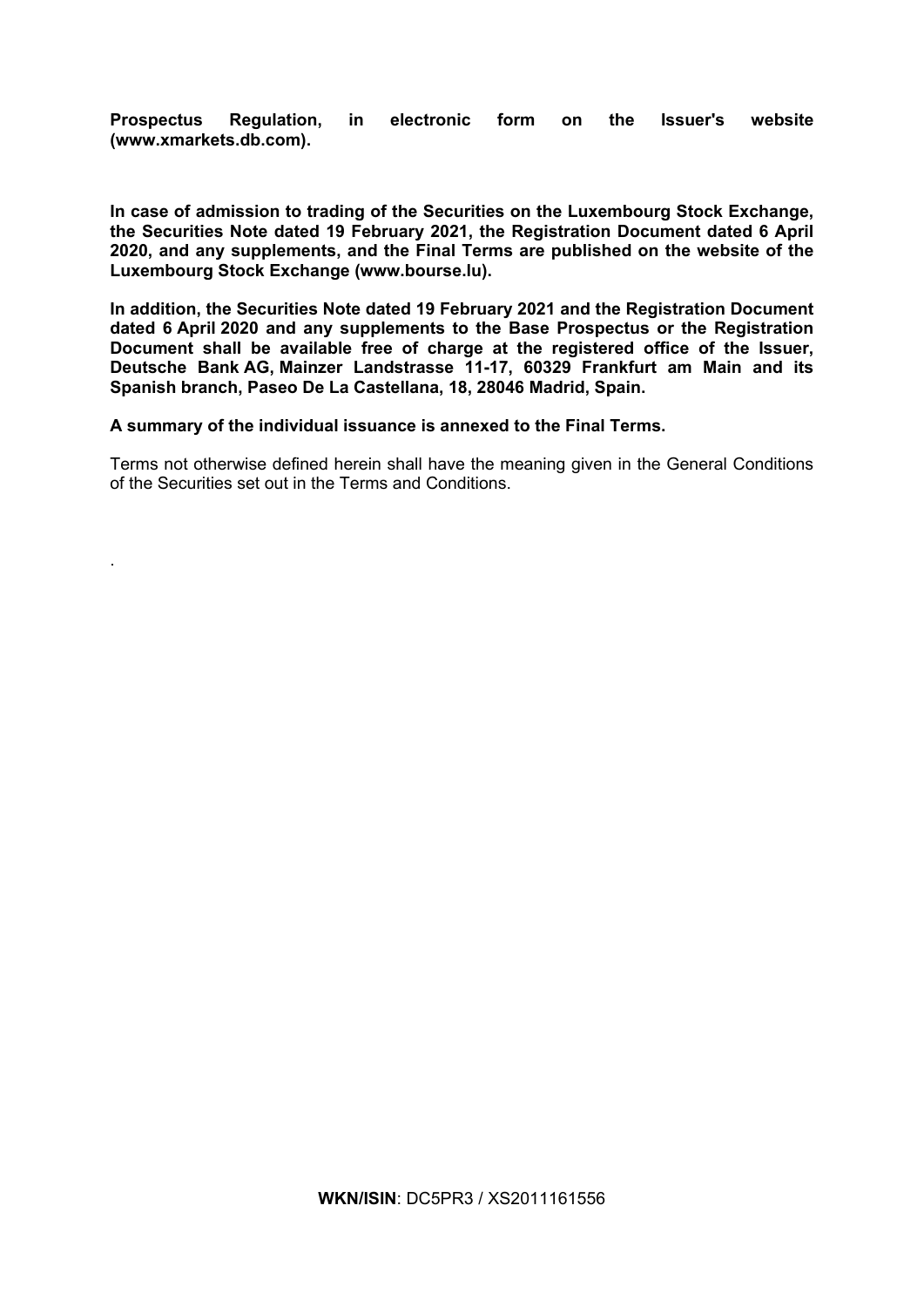# **Economic terms of the Securities**

The following description of the Security explains the economic terms of the Security and its characteristics.

# **Product No. N53: Autocallable Note with Conditional Coupons**

The Autocallable Note with Conditional Coupons is linked to the performance of the Underlying. The way this Note works results from the following key features:

# 1. Coupon payments

The Coupon Amount payable on a Coupon Payment Date depends on the value, price or level of the Underlying on the immediately preceding Observation Date.

- (a) If the Performance of the Underlying on an Observation Date is above or above or equal to the Additional Coupon Threshold, investors will receive on the immediately following Coupon Payment Date a Coupon Amount equal to the product of (i) the Nominal Amount and (ii) the sum of the Additional Coupon plus the Coupon;
- (b) If the Performance of the Underlying on an Observation Date is below or below or equal to the Additional Coupon Threshold but above or above or equal to the Coupon Threshold, investors will receive on the immediately following Coupon Payment Date a Coupon Amount equal to the product of (i) the Nominal Amount and (ii) the Coupon;
- (c) If the Performance of the Underlying on an Observation Date is below or below or equal to the Coupon Threshold, the Coupon Amount will be zero and no Coupon Amount will be paid on the immediately following Coupon Payment Date.

The Performance of the Underlying on an Observation Date is determined as the quotient of (A) the value, price or level of the Underlying on an Observation Date, and (B) its Initial Reference Level.

# 2. Early redemption

A check will be performed for this Note on each Observation Date other than the Valuation Date, as to whether the Performance of the Underlying is above or above or equal to the Redemption Threshold for such Observation Date (a Redemption Event). If a Redemption Event occurs, the Notes will be redeemed early at a Cash Amount equal to the product of (a) the Nominal Amount and (b) the sum of the Autocall Redemption Level for such Observation Date and the Autocall Additional Coupon for such Observation Date.

3. Redemption at maturity, subject to early redemption.

If the Final Performance of the Underlying: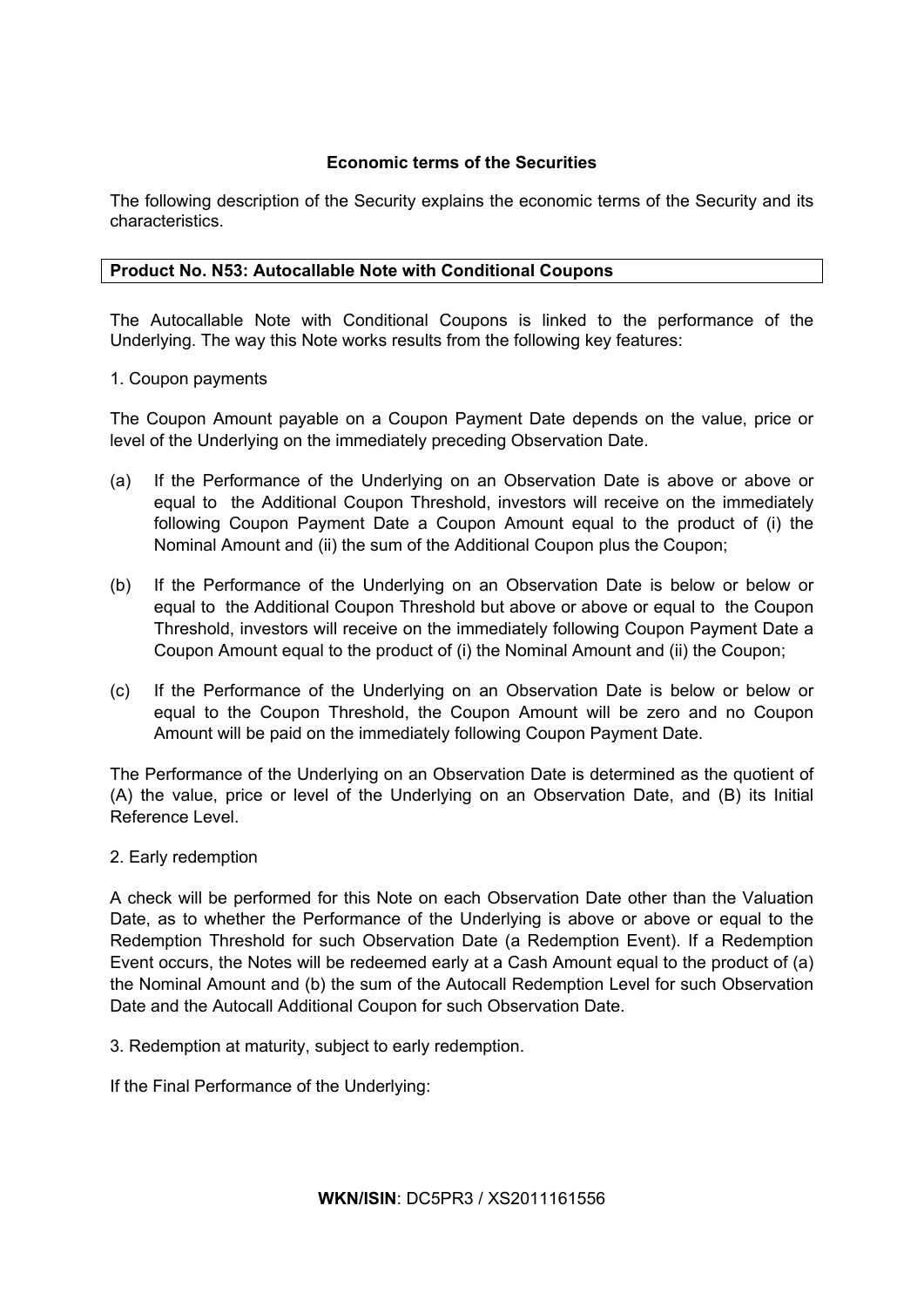- (a) is above or above or equal to the Redemption Threshold for the Observation Date falling on the Valuation Date, investors receive on the Settlement Date a Cash Amount equal to the product of (i) the Nominal Amount and (ii) the sum of (A) one plus (B) the Final Additional Coupon;
- (b) is below or equal to or below the Redemption Threshold for the Observation Date falling on the Valuation Date but above or above or equal to the Barrier, investors receive on the Settlement Date a Cash Amount equal to the Nominal Amount; or
- (c) is below or below or equal to the Barrier, investors receive on the Settlement Date a Cash Amount equal to greater of zero and the product of (i) the Nominal Amount and (ii) one minus the greater of (A) zero, and (B) the Put Strike minus the Final Performance of the Underlying.

The Final Performance of the Underlying is determined as the quotient of (A) the Final Reference Level, and (B) its Initial Reference Level.

Investors have no claims to the/deriving from the Underlying.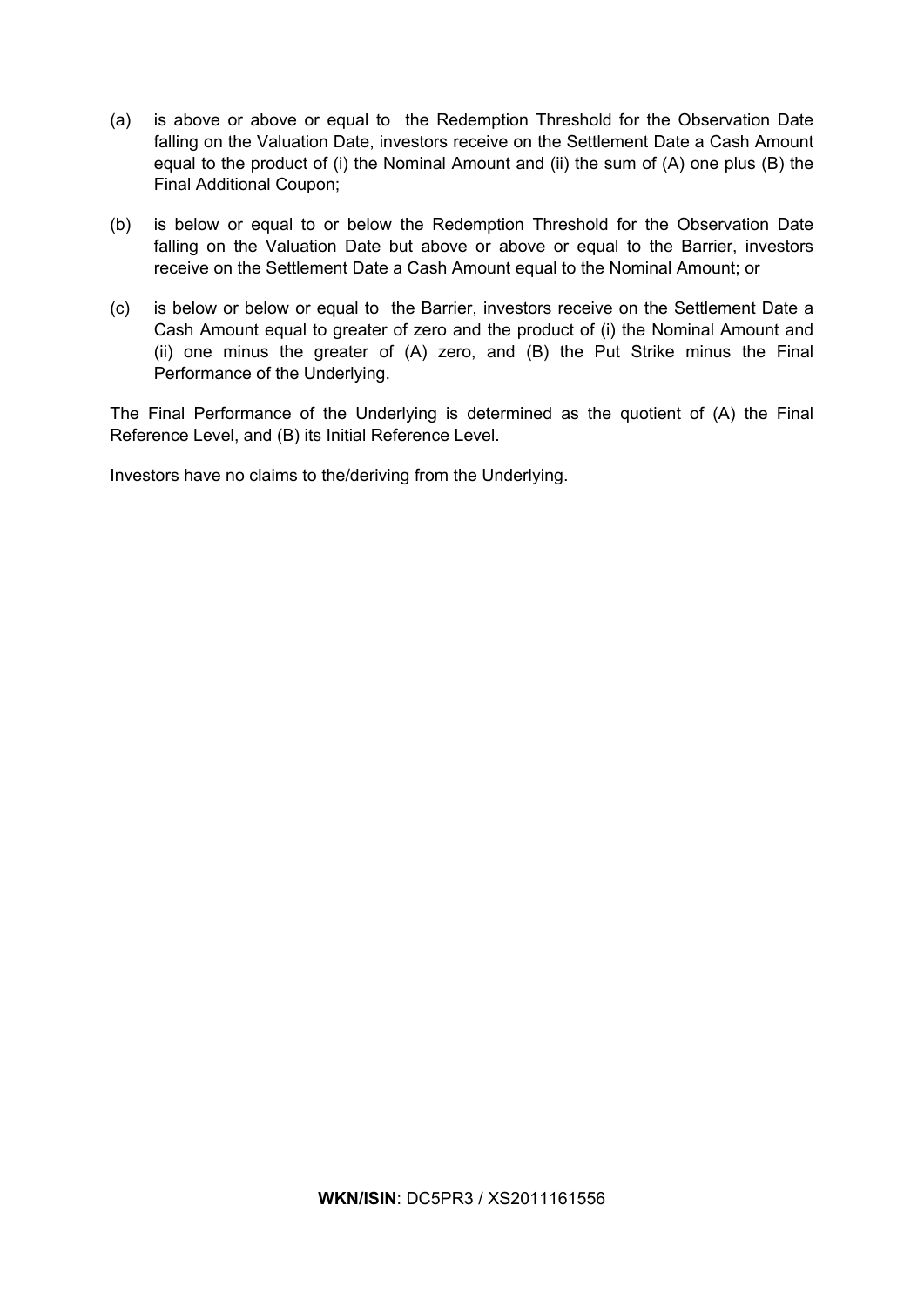# **Terms and Conditions**

The following "**Specific Terms of the Securities**" relating to the Securities shall, for the relevant Series of Securities, complete and put in concrete terms the General Conditions of the Securities for the purposes of such Series of Securities. The Specific Terms of the Securities and the General Conditions of the Securities together constitute the "**Terms and Conditions**" of the relevant Securities.

| <b>General Definitions applicable to the Securities</b> |                                                                                |  |  |
|---------------------------------------------------------|--------------------------------------------------------------------------------|--|--|
| Security Type                                           | Note / Autocallable Note with Conditional Coupons                              |  |  |
| <b>ISIN</b>                                             | XS2011161556                                                                   |  |  |
| <b>WKN</b>                                              | DC5PR3                                                                         |  |  |
| <b>Common Code</b>                                      | 201116155                                                                      |  |  |
| <b>Issuer</b>                                           | Deutsche Bank AG, Frankfurt am Main                                            |  |  |
| Number of the<br><b>Securities</b>                      | Up to 70,000 Notes with an aggregate nominal amount of up to EUR<br>70,000,000 |  |  |
| <b>Issue Price</b>                                      | 100 per cent. of the Nominal Amount                                            |  |  |
| <b>Issue Date</b>                                       | 16 June 2021                                                                   |  |  |
| Nominal Amount                                          | EUR 1,000 per Note                                                             |  |  |
| <b>Calculation Agent</b>                                | Deutsche Bank AG, Frankfurt                                                    |  |  |
| Underlying                                              |                                                                                |  |  |
|                                                         | Type: Index                                                                    |  |  |
|                                                         | Name: EURO STOXX 50 EUR Index                                                  |  |  |
|                                                         | Index Sponsor: STOXX Limited                                                   |  |  |
|                                                         | Bloomberg page: SX5E Index                                                     |  |  |
|                                                         | Reuters RIC: .STOXX50E                                                         |  |  |
|                                                         | Reference Source: as defined in §5(3)(k) of the General Conditions             |  |  |
|                                                         | Multi-Exchange Index: Applicable                                               |  |  |
|                                                         | Related Exchange: as defined in §5(3)(m) of the General Conditions             |  |  |
|                                                         | Reference Currency: EUR                                                        |  |  |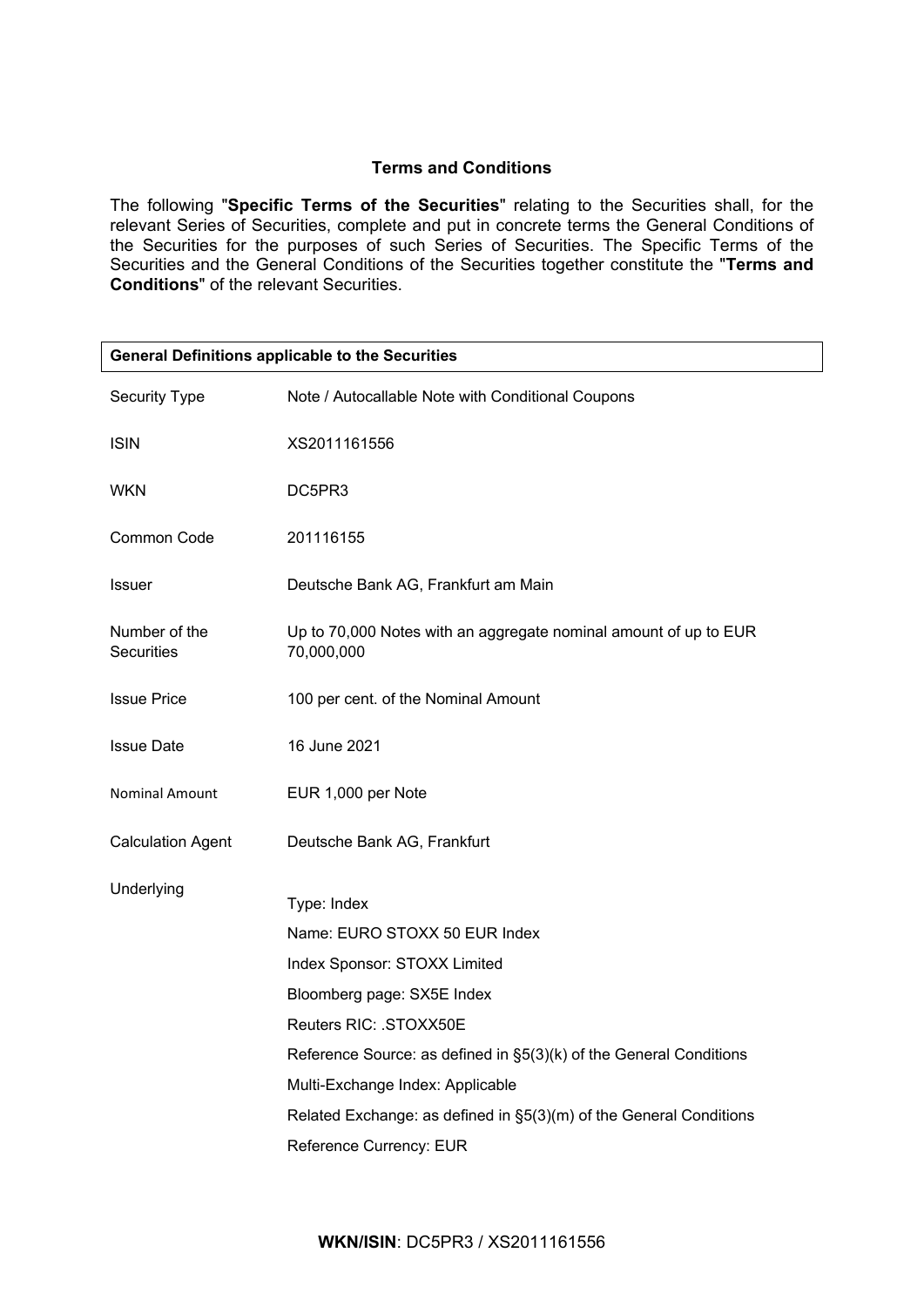| Settlement                               |                                                                                                                                                                                                                                                                                           | Cash Settlement              |     |                                                                                                                                                                                                      |  |
|------------------------------------------|-------------------------------------------------------------------------------------------------------------------------------------------------------------------------------------------------------------------------------------------------------------------------------------------|------------------------------|-----|------------------------------------------------------------------------------------------------------------------------------------------------------------------------------------------------------|--|
| Initial Reference Level                  |                                                                                                                                                                                                                                                                                           |                              |     | The Reference Level on the Initial Valuation Date                                                                                                                                                    |  |
| <b>Final Reference Level</b>             |                                                                                                                                                                                                                                                                                           |                              |     | The Reference Level on the Valuation Date                                                                                                                                                            |  |
| Reference Level                          | In respect of any day, an amount (which shall be deemed to be a monetary<br>value in the Settlement Currency) equal to: the Relevant Reference Level<br>Value on such day quoted by or published on the Reference Source as<br>specified in the specification of the Underlying.          |                              |     |                                                                                                                                                                                                      |  |
| <b>Relevant Reference</b><br>Level Value | The official closing level of the Underlying on the Reference Source                                                                                                                                                                                                                      |                              |     |                                                                                                                                                                                                      |  |
| <b>Initial Valuation Date</b>            |                                                                                                                                                                                                                                                                                           | 16 June 2021                 |     |                                                                                                                                                                                                      |  |
| <b>Valuation Date</b>                    |                                                                                                                                                                                                                                                                                           | 16 June 2031                 |     |                                                                                                                                                                                                      |  |
| <b>Observation Dates</b>                 | Each of 16 June 2022, 16 June 2023, 17 June 2024, 16 June 2025, 16 June<br>2026, 16 June 2027, 16 June 2028, 18 June 2029, 17 June 2030 and the<br><b>Valuation Date</b>                                                                                                                  |                              |     |                                                                                                                                                                                                      |  |
| <b>Coupon Observation</b><br>Dates       |                                                                                                                                                                                                                                                                                           | <b>Each Observation Date</b> |     |                                                                                                                                                                                                      |  |
| Coupon Payment Date                      | Each of 20 June 2022, 20 June 2023, 19 June 2024, 18 June 2025, 18<br>June 2026, 18 June 2027, 20 June 2028, 20 June 2029, 19 June 2030 and<br>the Settlement Date or, if such day is not a Business Day, the Coupon<br>Payment Date is postponed to the next day which is a Business Day |                              |     |                                                                                                                                                                                                      |  |
| <b>Business Day</b><br>Convention        | Following Business Day Convention                                                                                                                                                                                                                                                         |                              |     |                                                                                                                                                                                                      |  |
| <b>Barrier</b>                           | 65 per cent. of the Initial Reference Level                                                                                                                                                                                                                                               |                              |     |                                                                                                                                                                                                      |  |
| Cash Amount                              | (a)                                                                                                                                                                                                                                                                                       | of:                          |     | If on an Observation Date other than the Valuation Date the<br>Performance of the Underlying is above or equal to the Redemption<br>Threshold (a "Redemption Event"), an amount equal to the product |  |
|                                          |                                                                                                                                                                                                                                                                                           | (i)                          |     | the Nominal Amount; and                                                                                                                                                                              |  |
|                                          |                                                                                                                                                                                                                                                                                           | the sum of:<br>(ii)          |     |                                                                                                                                                                                                      |  |
|                                          |                                                                                                                                                                                                                                                                                           |                              | (A) | the Autocall Redemption Level for such Observation<br>Date; and                                                                                                                                      |  |
|                                          |                                                                                                                                                                                                                                                                                           |                              | (B) | the Autocall Additional Coupon for such Observation<br>Date, or                                                                                                                                      |  |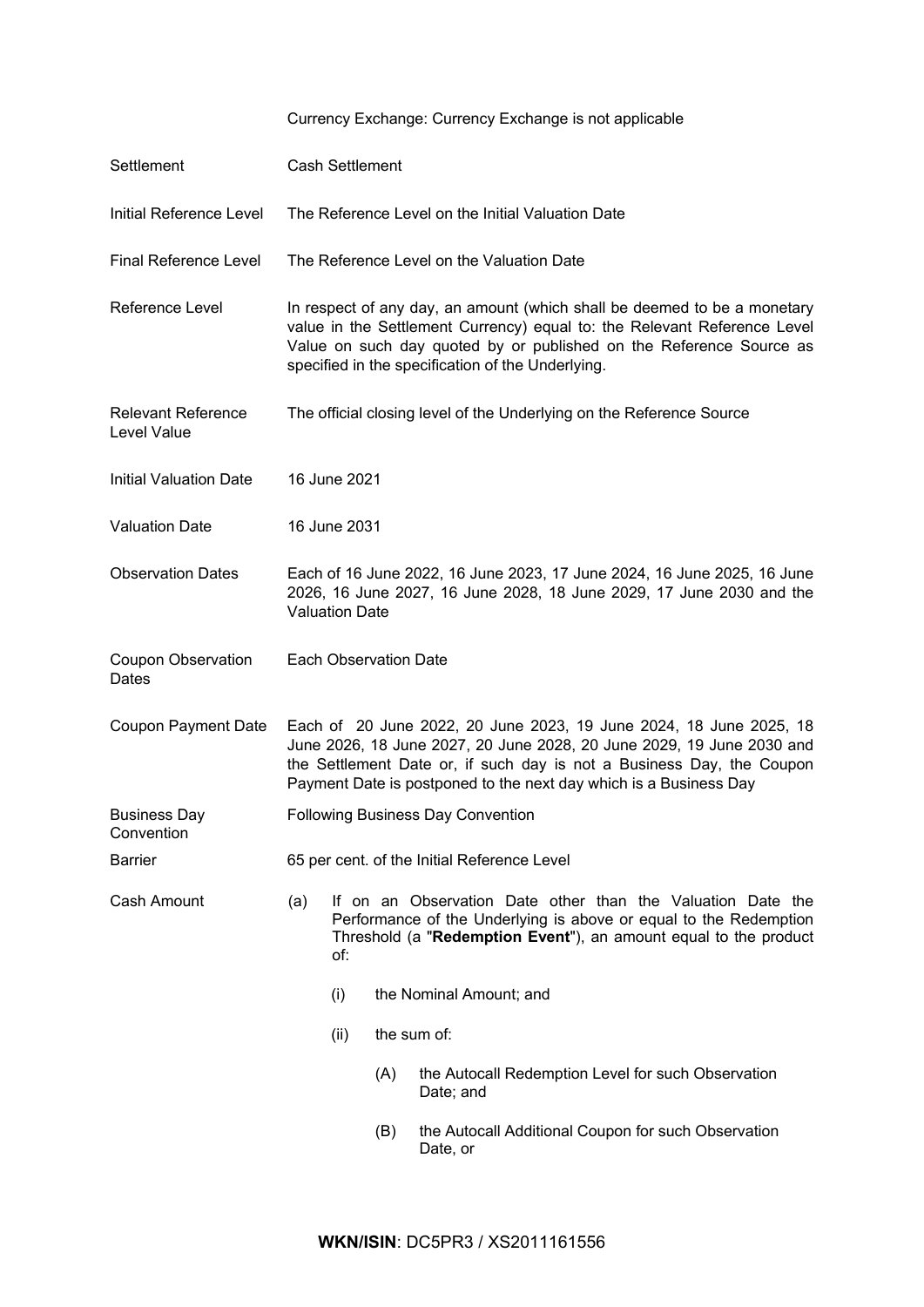|                | (b) |                                                                                                                                                                             |     |             | If a Redemption Event has not occurred, and:                                                                                                                                                               |
|----------------|-----|-----------------------------------------------------------------------------------------------------------------------------------------------------------------------------|-----|-------------|------------------------------------------------------------------------------------------------------------------------------------------------------------------------------------------------------------|
|                |     | (i)                                                                                                                                                                         |     |             | if the Final Performance is above or equal to the Redemption<br>Threshold, an amount equal to the product of:                                                                                              |
|                |     |                                                                                                                                                                             | (A) |             | the Nominal Amount; and                                                                                                                                                                                    |
|                |     |                                                                                                                                                                             | (B) |             | the sum of:                                                                                                                                                                                                |
|                |     |                                                                                                                                                                             |     | (1)         | one; and                                                                                                                                                                                                   |
|                |     |                                                                                                                                                                             |     | (II)        | the Final Additional Coupon; or                                                                                                                                                                            |
|                |     | (ii)                                                                                                                                                                        |     | Amount; or  | if the Final Performance is below the Redemption Threshold but<br>above or equal to the Barrier, an amount equal to the Nominal                                                                            |
|                |     | (iii)                                                                                                                                                                       |     |             | if the Final Performance is below the Barrier, an amount<br>(subject to a minimum of zero) equal to the product of:                                                                                        |
|                |     |                                                                                                                                                                             | (A) |             | the Nominal Amount; and                                                                                                                                                                                    |
|                |     |                                                                                                                                                                             | (B) |             | the difference between:                                                                                                                                                                                    |
|                |     |                                                                                                                                                                             |     | (1)         | one minus,                                                                                                                                                                                                 |
|                |     |                                                                                                                                                                             |     | (II)        | the greater of (1) zero and (2) the Put Strike minus<br>the Final Performance.                                                                                                                             |
| Coupon Payment |     |                                                                                                                                                                             |     |             | Coupon Payment applies. In respect of an Observation Date:                                                                                                                                                 |
|                | (a) |                                                                                                                                                                             |     |             | if the Performance of the Underlying is above or equal to the Coupon<br>Threshold, the Coupon Payment of the Coupon Amount will be made<br>on the next Coupon Payment Date, or                             |
|                | (b) |                                                                                                                                                                             |     |             | if the Performance of the Underlying is below the Coupon Threshold,<br>no Coupon Payment will be made on the next Coupon Payment Date.                                                                     |
| Coupon Amount  | (a) | If on an Observation Date, the Performance of the Underlying is<br>above or equal to the Additional Coupon Threshold, the Coupon<br>Amount will be equal to the product of: |     |             |                                                                                                                                                                                                            |
|                |     | (i)                                                                                                                                                                         |     |             | the Nominal Amount; and                                                                                                                                                                                    |
|                |     | (ii)                                                                                                                                                                        |     | the sum of: |                                                                                                                                                                                                            |
|                |     |                                                                                                                                                                             | (A) |             | the Additional Coupon; plus                                                                                                                                                                                |
|                |     |                                                                                                                                                                             | (B) |             | the Coupon, or                                                                                                                                                                                             |
|                | (b) |                                                                                                                                                                             |     |             | if on an Observation Date, the Performance of the Underlying is below<br>the Additional Coupon Threshold but above or equal to the Coupon<br>Threshold, the Coupon Amount will be equal to the product of: |
|                |     | (i)                                                                                                                                                                         |     |             | the Nominal Amount; and                                                                                                                                                                                    |

(ii) the Coupon.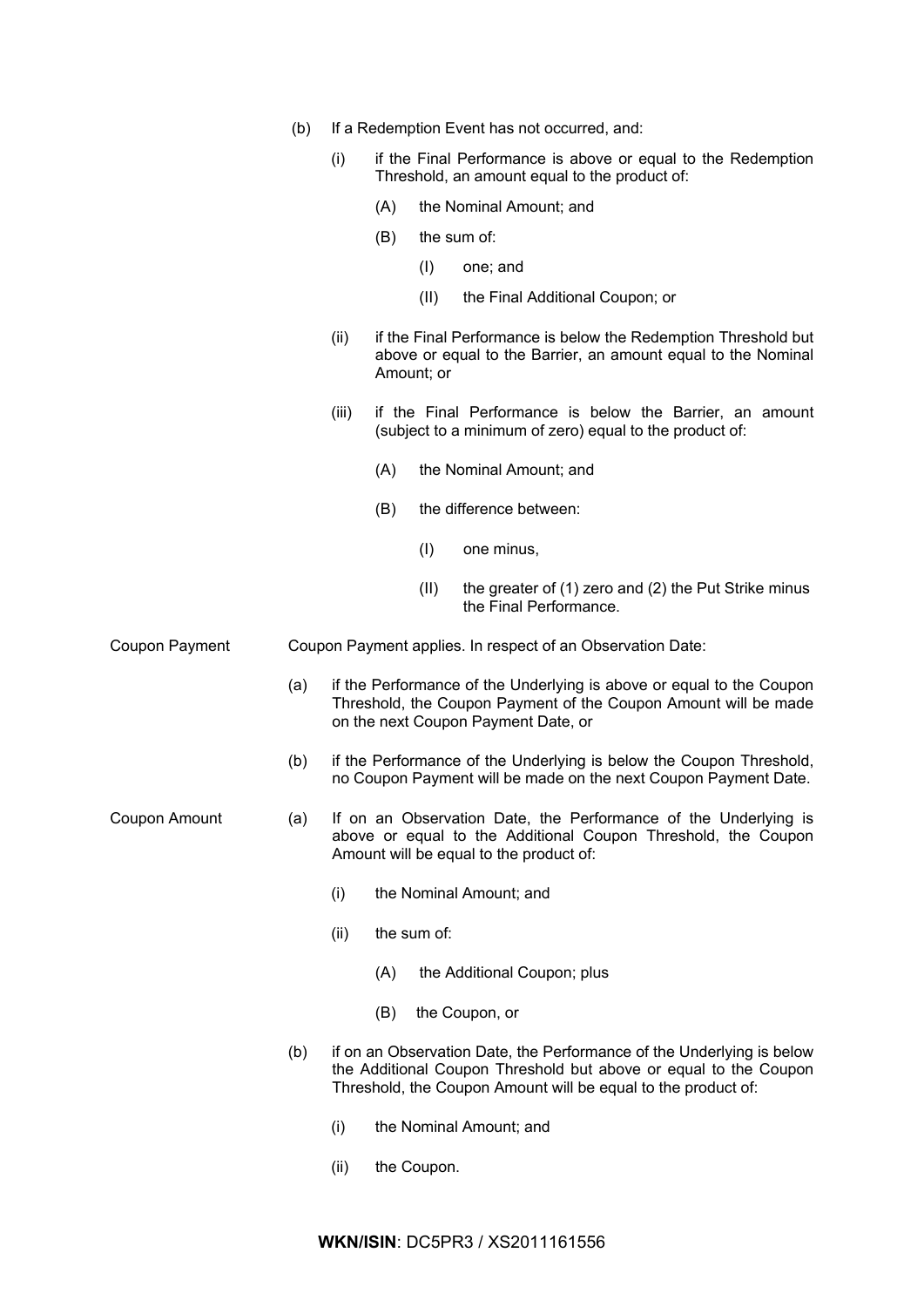| <b>Additional Coupon</b>                  | 1.56 per cent.                                                                                                                                                                                                                                                                                                                                                               |  |  |  |
|-------------------------------------------|------------------------------------------------------------------------------------------------------------------------------------------------------------------------------------------------------------------------------------------------------------------------------------------------------------------------------------------------------------------------------|--|--|--|
| <b>Additional Coupon</b><br>Threshold     | 90 per cent. of the Initial Reference Level                                                                                                                                                                                                                                                                                                                                  |  |  |  |
| <b>Autocall Additional</b><br>Coupon      | 1.56 per cent.                                                                                                                                                                                                                                                                                                                                                               |  |  |  |
| <b>Autocall Redemption</b><br>Level       | 100 per cent.                                                                                                                                                                                                                                                                                                                                                                |  |  |  |
| Coupon                                    | 1.56 per cent.                                                                                                                                                                                                                                                                                                                                                               |  |  |  |
| Coupon Threshold                          | 80 per cent. of the Initial Reference Level                                                                                                                                                                                                                                                                                                                                  |  |  |  |
| Early Redemption<br>Date                  | In respect of an Observation Date other than the Valuation Date, the<br>Coupon Payment Date immediately following such Observation Date                                                                                                                                                                                                                                      |  |  |  |
| <b>Final Additional</b><br>Coupon         | 1.56 per cent.                                                                                                                                                                                                                                                                                                                                                               |  |  |  |
| <b>Final Performance</b>                  | In respect of the Underlying, the quotient of (a) the Final Reference Level<br>(as numerator), and (b) the Initial Reference Level (as denominator)                                                                                                                                                                                                                          |  |  |  |
| Performance                               | In respect of the Underlying and an Observation Date, the quotient of (a)<br>Redemption Determination Amount in respect of such Observation Date (as<br>numerator), and (b) the Initial Reference Level (as denominator)                                                                                                                                                     |  |  |  |
| <b>Put Strike</b>                         | 100 per cent.                                                                                                                                                                                                                                                                                                                                                                |  |  |  |
| Redemption<br><b>Determination Amount</b> | The Relevant Reference Level Value of the Underlying on an Observation<br>Date                                                                                                                                                                                                                                                                                               |  |  |  |
| <b>Redemption Threshold</b>               | 100 per cent. of the Initial Reference Level                                                                                                                                                                                                                                                                                                                                 |  |  |  |
| <b>Settlement Date</b>                    | (a) if a Redemption Event has occurred on an Observation Date, the<br>Settlement Date will be the Early Redemption Date scheduled to fall<br>immediately after the date on which such Observation Date is<br>scheduled to fall; or                                                                                                                                           |  |  |  |
|                                           | if a Redemption Event has not occurred, the Settlement Date will be<br>(b)<br>the later of (i) 18 June 2031 and (ii) the second Business Day after the<br><b>Valuation Date</b>                                                                                                                                                                                              |  |  |  |
| <b>Settlement Currency</b>                | Euro ("EUR")                                                                                                                                                                                                                                                                                                                                                                 |  |  |  |
| <b>Business Day</b>                       | A day on which the Trans-European Automated Real-time Gross settlement<br>Express Transfer (TARGET2) system (or any successor thereto) is open,<br>and on which commercial banks and foreign exchange markets settle<br>payments in the Business Day Location(s) specified in the Specific Terms of<br>the Securities. Saturday and Sunday are not considered Business Days. |  |  |  |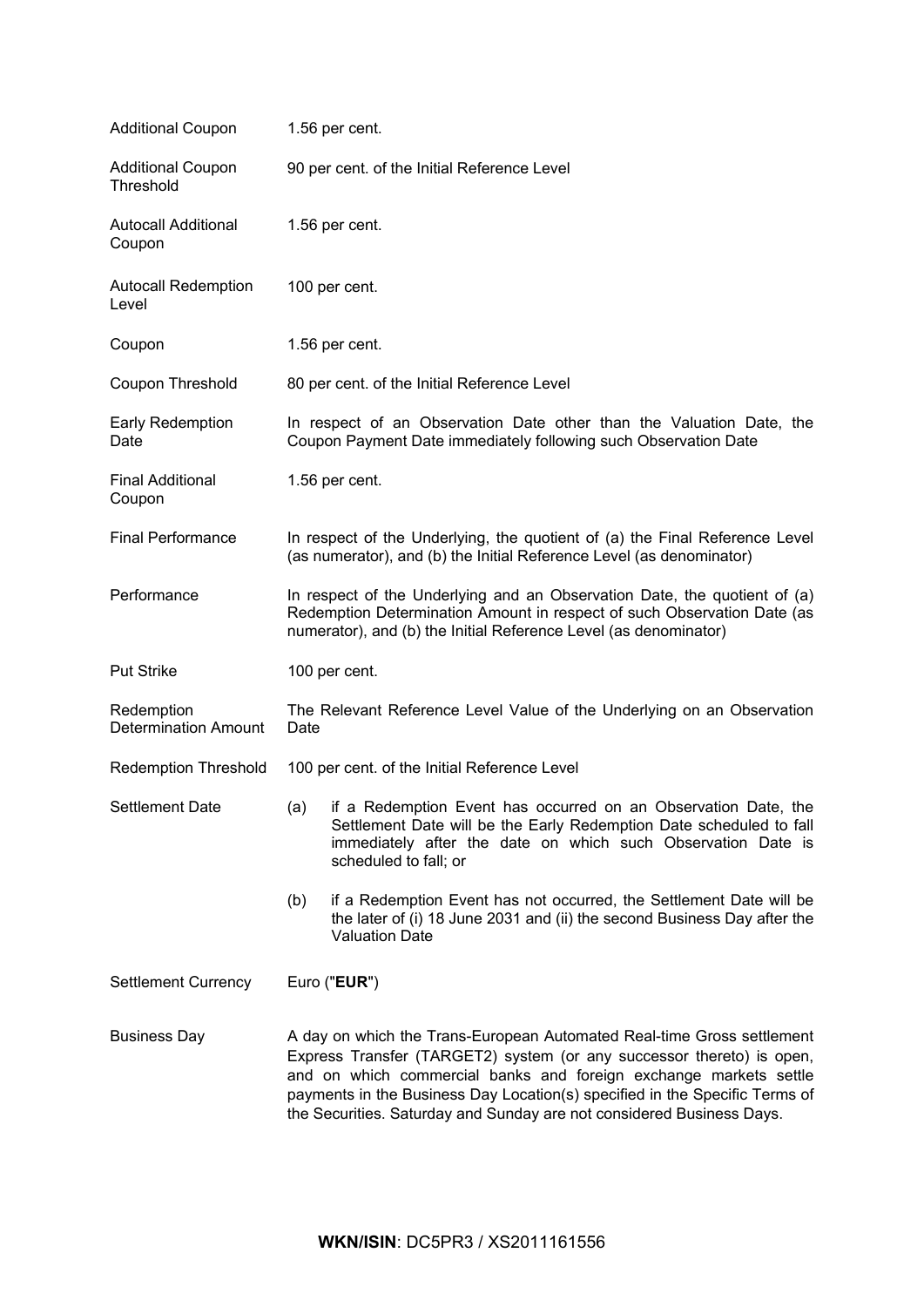| <b>Business Day</b><br>Locations | London                                                                                                                                                                                                          |
|----------------------------------|-----------------------------------------------------------------------------------------------------------------------------------------------------------------------------------------------------------------|
| <b>Correction Period</b>         | Two Business Days prior to the due date for any payment or delivery under<br>the Securities, the amount of which is determined in whole or in part by<br>reference to such value or price of the Reference Item |
| Form of Securities               | Global Security in bearer form                                                                                                                                                                                  |
| <b>Clearing Agent</b>            | Euroclear Bank SA/NV, 1 boulevard Albert II, 1210 Brussels, Belgium                                                                                                                                             |
|                                  | Clearstream Banking Luxembourg S.A., 42 avenue John F. Kennedy, L-<br>1855 Luxembourg                                                                                                                           |
| Governing Law                    | German law                                                                                                                                                                                                      |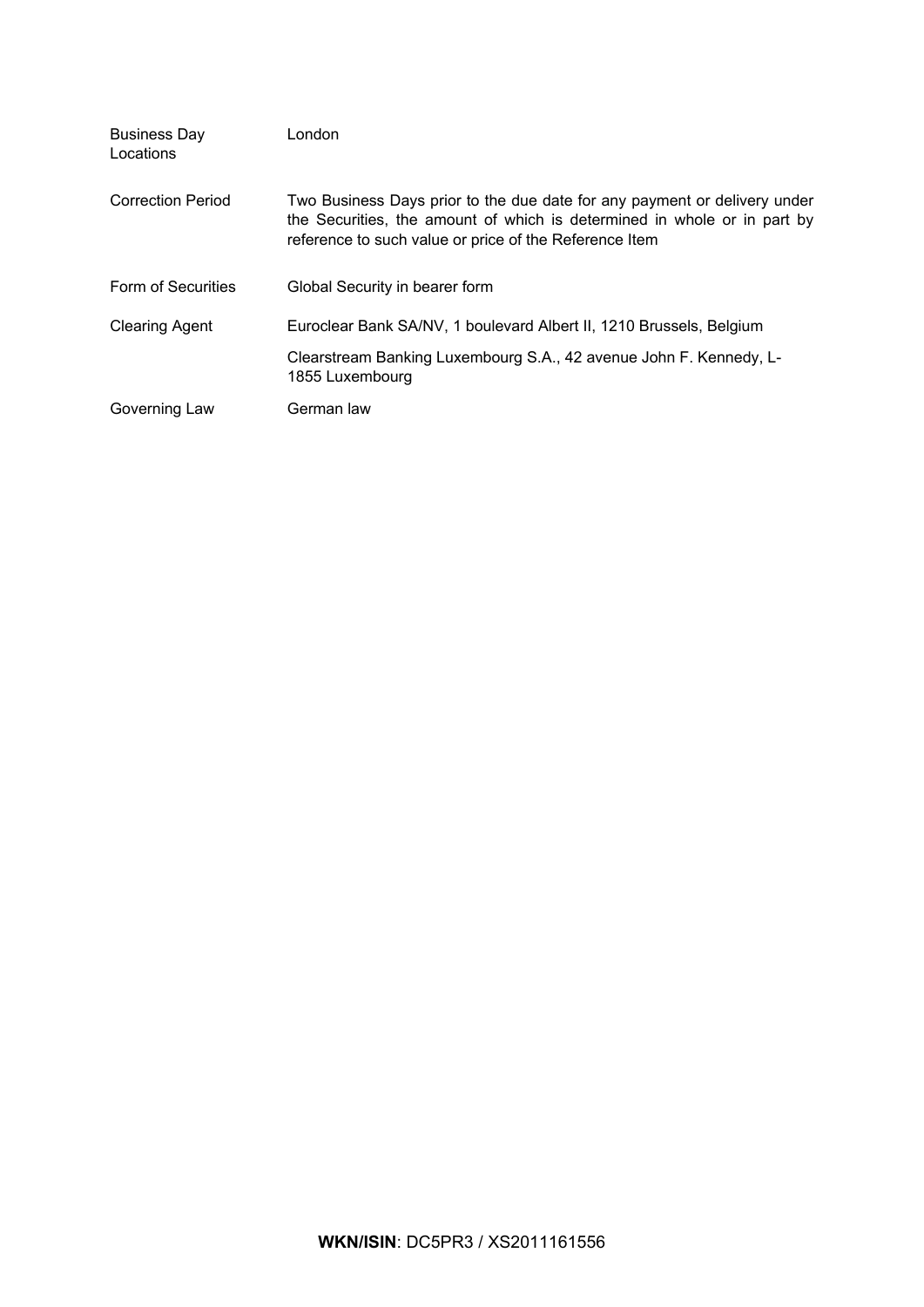# **Further information about the offering of the Securities**

| <b>Listing and trading</b>                                           |                                                                                                                                                                                                                                                                                                                                |  |
|----------------------------------------------------------------------|--------------------------------------------------------------------------------------------------------------------------------------------------------------------------------------------------------------------------------------------------------------------------------------------------------------------------------|--|
| Listing and trading                                                  | Application has been made to list the Securities on the<br>Official List of the Luxembourg Stock Exchange and to<br>trade them on the Regulated Market of the Luxembourg<br>Stock Exchange, which is a regulated market for the<br>purposes of Directive 2014/65/EU (as amended).                                              |  |
| Minimum trade size                                                   | EUR 1,000 (One security - traded in notional format)                                                                                                                                                                                                                                                                           |  |
| Estimate of total expenses related to<br>admission to trading        | EUR 5,775                                                                                                                                                                                                                                                                                                                      |  |
| <b>Offering of Securities</b>                                        |                                                                                                                                                                                                                                                                                                                                |  |
| Investor minimum subscription amount                                 | The minimum allocation per investor will be one<br>Security                                                                                                                                                                                                                                                                    |  |
| Investor maximum subscription amount                                 | Not applicable                                                                                                                                                                                                                                                                                                                 |  |
| The subscription period                                              | Applications to subscribe for the Securities may be<br>made through the distribution agent from 21 April 2021<br>until 14 June 2021 (15:00 Madrid time).                                                                                                                                                                       |  |
|                                                                      | The Issuer reserves the right for any reason to reduce<br>the number of Securities offered.                                                                                                                                                                                                                                    |  |
|                                                                      | In the event that during the Subscription Period the<br>requests exceed the amount of the offer destined to<br>prospective investors equal to the maximum aggregate<br>nominal amount, the Issuer may proceed to early<br>terminate the Subscription Period and may immediately<br>suspend the acceptance of further requests. |  |
|                                                                      | Any such change or any amendment to the Subscription<br>Period will be communicated to investors by means of a<br>notice published on the website of the Issuer (www.x-<br>markets.db.com).                                                                                                                                    |  |
| Cancellation<br>οf<br>the<br>issuance<br>of the<br><b>Securities</b> | The Issuer reserves the right for any reason to cancel<br>the issuance of the Securities.                                                                                                                                                                                                                                      |  |
|                                                                      | Any such decision will be communicated to investors by<br>means of a notice published on the website of the<br>Issuer (www.x-markets.db.com).                                                                                                                                                                                  |  |
|                                                                      | For the avoidance of doubt, if any application has been<br>made by a potential investor and the Issuer exercises<br>such a right, each such potential investor shall not be<br>entitled to subscribe or otherwise purchase any<br>Securities.                                                                                  |  |
| Early closing of the subscription period of<br>the Securities        | The Issuer reserves the right for any reason to close the<br>subscription period early.                                                                                                                                                                                                                                        |  |
| Conditions to which the offer is subject:                            | Offers of the Securities are conditional on their issue.                                                                                                                                                                                                                                                                       |  |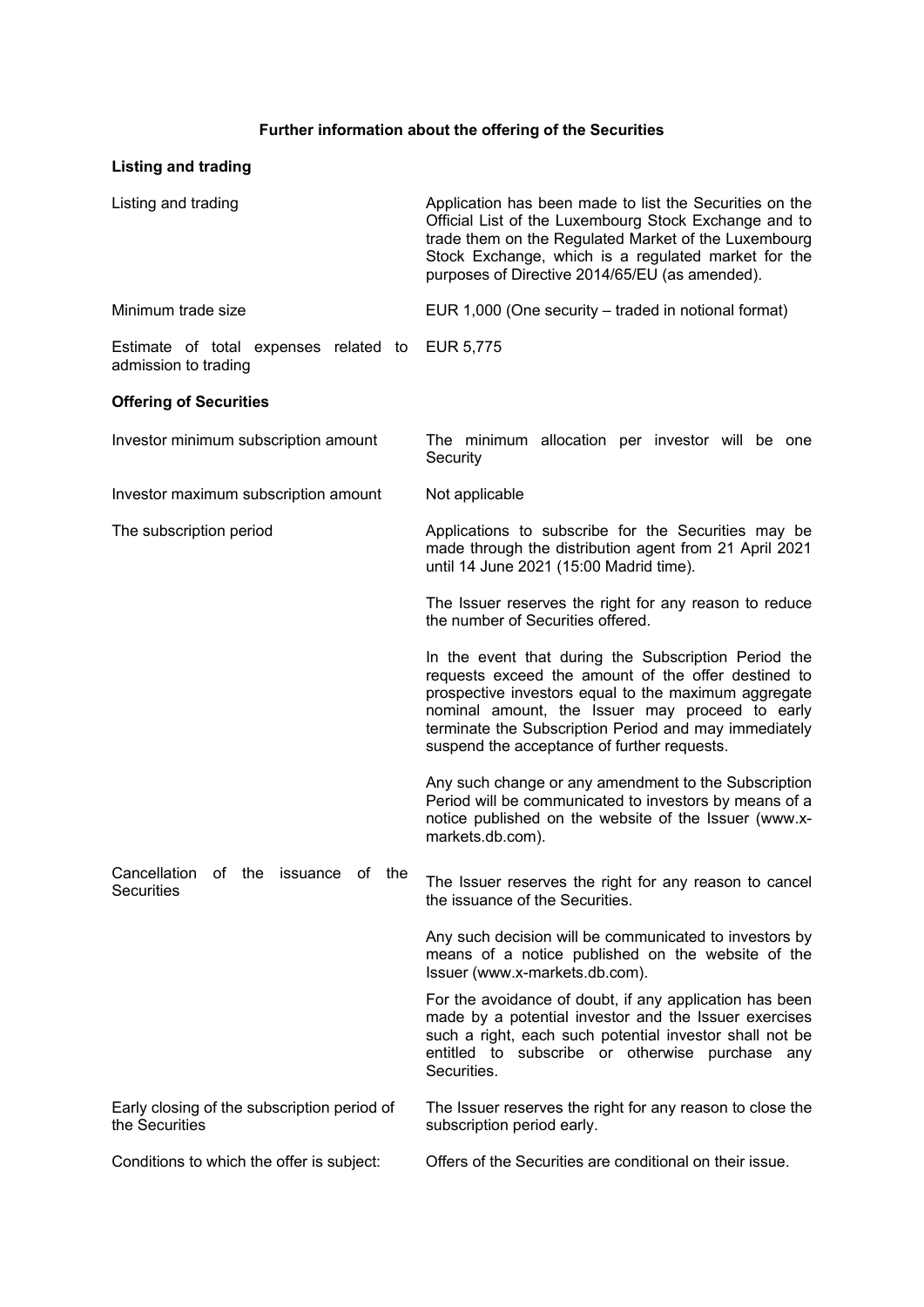| Description of the application process:                                                                                                                | Applications to purchase Securities will be made<br>through local branches of Deutsche Bank S.A.E.<br>domiciled at Paseo De La Castellana, 18, 28046<br>Madrid, Spain                                                                                                                                                                                                                                                                             |
|--------------------------------------------------------------------------------------------------------------------------------------------------------|---------------------------------------------------------------------------------------------------------------------------------------------------------------------------------------------------------------------------------------------------------------------------------------------------------------------------------------------------------------------------------------------------------------------------------------------------|
| Description<br>of possibility to reduce<br>subscriptions and manner for refunding<br>excess amount paid by applicants:                                 | Not applicable                                                                                                                                                                                                                                                                                                                                                                                                                                    |
| Details of the method and time limits for<br>paying up and delivering the Securities:                                                                  | Investors will be notified by the Issuer or the relevant<br>Financial Intermediary of their allocations of Securities<br>and the settlement arrangements in respect thereof.<br>The Securities will be issued on the Issue Date and the<br>Securities will be delivered on the Value Date against<br>payment to the Issuer of the net subscription price.                                                                                         |
| Manner in and date on which results of the<br>offer are to be made public:                                                                             | The Issuer will in its sole discretion determine the final<br>amount of Securities to be issued (which will be<br>dependent on the outcome of the offer), up to a limit of<br>70,000 Securities                                                                                                                                                                                                                                                   |
|                                                                                                                                                        | The precise number of Securities to be issued will be<br>published on the website of the Issuer (www.x-<br>markets.db.com) on or around the Issue Date                                                                                                                                                                                                                                                                                            |
|                                                                                                                                                        | The results of the offer will be available from the<br>Distributor following the Subscription Period and prior to<br>the Issue Date.                                                                                                                                                                                                                                                                                                              |
|                                                                                                                                                        | The results of the offer are available free of charge from<br>the third business day after the Issue Date in the<br>branches of the relevant Paying Agent. The results of<br>the offer will be filed with the Spanish Securities Market<br>Commission (Comisión Nacional del Mercado de<br>Valores) (the "CNMV") and will be published on the<br>Luxembourg Stock Exchange<br>of<br>website<br>the<br>(www.bourse.lu) and the CNMV (www.cnmv.es). |
| Procedure for exercise of any right of pre-<br>emption, negotiability of subscription rights<br>and treatment of subscription rights not<br>exercised: | Not applicable                                                                                                                                                                                                                                                                                                                                                                                                                                    |
| Categories of potential investors to which                                                                                                             | Non-qualified investors                                                                                                                                                                                                                                                                                                                                                                                                                           |
| the Securities are offered and whether<br>tranche(s) have been reserved for certain<br>countries:                                                      | The offer may be made in Spain to any person which<br>complies with all other requirements for investment as<br>set out in the Securities Note or otherwise determined<br>and/or the<br>by the<br>Issuer<br>relevant<br>Financial<br>Intermediaries. In other EEA countries, offers will only<br>be made pursuant to an exemption under the<br>Prospectus Regulation.                                                                             |
| Process for notification to applicants of the<br>amount allotted and the indication whether<br>dealing may begin before notification is<br>made:       | Each investor will be notified by the relevant Distributor<br>of its allocation of Securities after the end of the<br>Subscription Period and before the Issue Date                                                                                                                                                                                                                                                                               |
|                                                                                                                                                        | Name(s) and address(es), to the extent Local branches of Deutsche Bank S.A.E. domiciled at                                                                                                                                                                                                                                                                                                                                                        |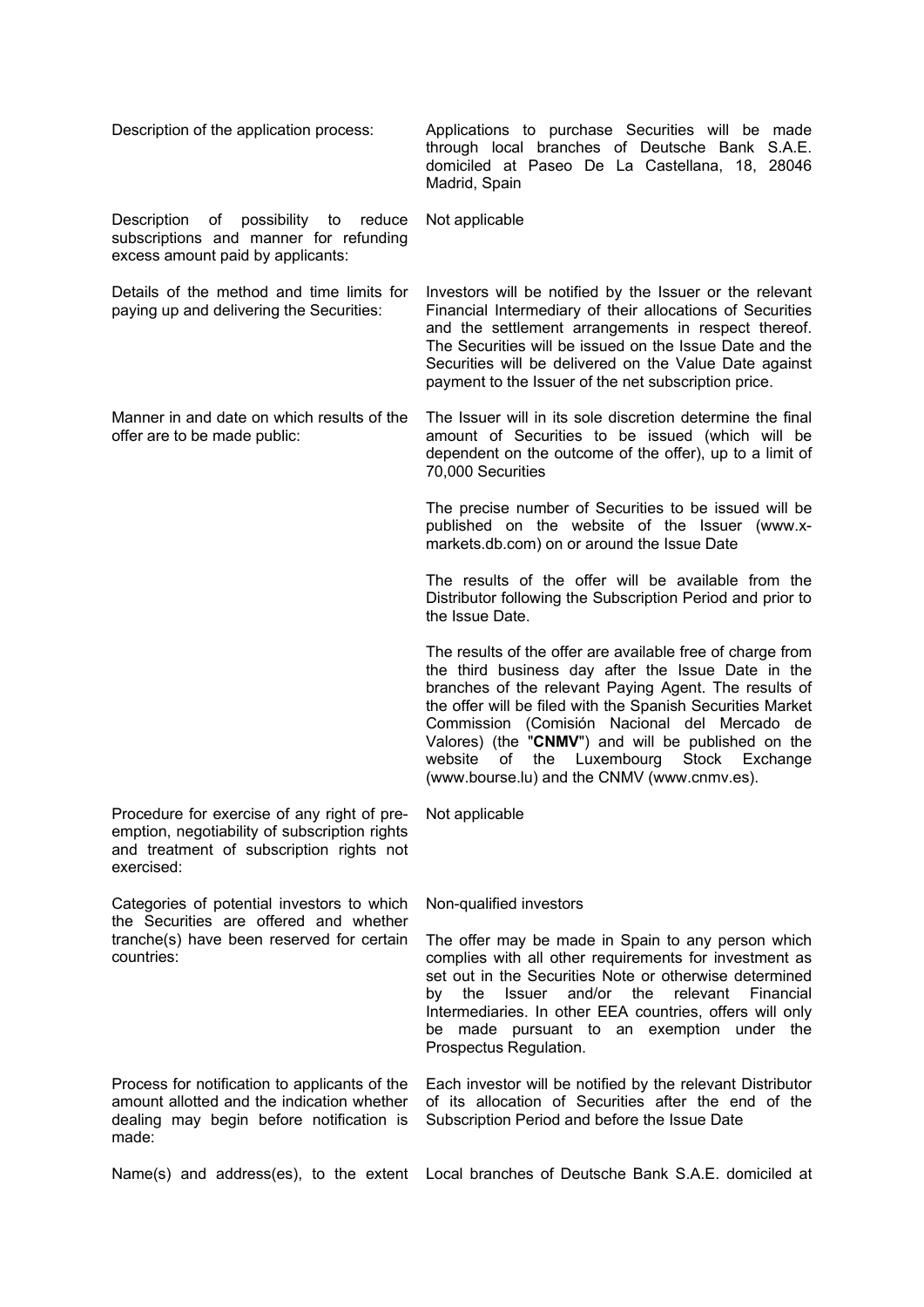| known to the Issuer, of the placement<br>agents in the various countries where the<br>offer takes place. |                                                                     | Paseo De La Castellana, 18, 28046 Madrid, Spain (the<br>"Distributor" and together with any other entities<br>appointed as a distributor in respect of the Securities<br>during the Subscription Period, the "Distributors")                |
|----------------------------------------------------------------------------------------------------------|---------------------------------------------------------------------|---------------------------------------------------------------------------------------------------------------------------------------------------------------------------------------------------------------------------------------------|
| Consent to use of Prospectus:                                                                            |                                                                     | The Issuer consents to the use of the Prospectus by the<br>following Financial Intermediaries (individual consent):<br>all local branches of Deutsche Bank S.A.E. domiciled at<br>Paseo De La Castellana, 18, 28046 Madrid, Spain           |
|                                                                                                          | placement of<br>the<br>intermediaries is given in relation to Spain | Individual consent to the later resale and final<br>Securities<br>financial<br>by<br>the                                                                                                                                                    |
|                                                                                                          | Prospectus Regulation.                                              | The subsequent resale or final placement of Securities<br>by Financial Intermediaries can be made as long as this<br>Prospectus is valid in accordance with Article 12 of the                                                               |
| <b>Fees</b>                                                                                              |                                                                     |                                                                                                                                                                                                                                             |
| Fees paid by the Issuer to the distributor                                                               | Up to 5.00 of the Issue Price                                       |                                                                                                                                                                                                                                             |
|                                                                                                          | cent. Distribution Fee).                                            | The Distributor will purchase the securities at a discount<br>from the Issuer of up to 5.00 per cent. of the Issue Price<br>of the Securities placed through it (being the 0.00 per<br>cent. Placement Fee referred to below and a 5.00 per |
|                                                                                                          | 0.50 per cent. per annum for 10 years.                              | Collectively, such fees are equivalent to approximately                                                                                                                                                                                     |
| <b>Costs/Distribution Fees</b>                                                                           |                                                                     |                                                                                                                                                                                                                                             |
| Amount of any expenses and taxes<br>specifically charged to the subscriber or                            | Ex-ante entry costs:                                                | 6.53                                                                                                                                                                                                                                        |
| purchaser:                                                                                               | Ex-ante exit costs                                                  | 1.00                                                                                                                                                                                                                                        |

Ex-ante running costs on yearly basis: 0

Other expenses and taxes: none

Determination of the price by the Issuer Both the Initial Issue Price of the Notes with Conditional Coupons and the bid and ask prices quoted by the Issuer during its term are based on the Issuer's internal pricing models. Accordingly, unlike in an on exchange trading, for example for shares, the prices quoted during the term are not based on supply and demand. The prices in particular contain a margin which the Issuer determines at its free discretion and which may cover, in addition to the Issuer's proceeds, the costs of structuring, market making and settlement of Notes with Conditional Coupons, any applicable sales costs (distribution fee) and other costs.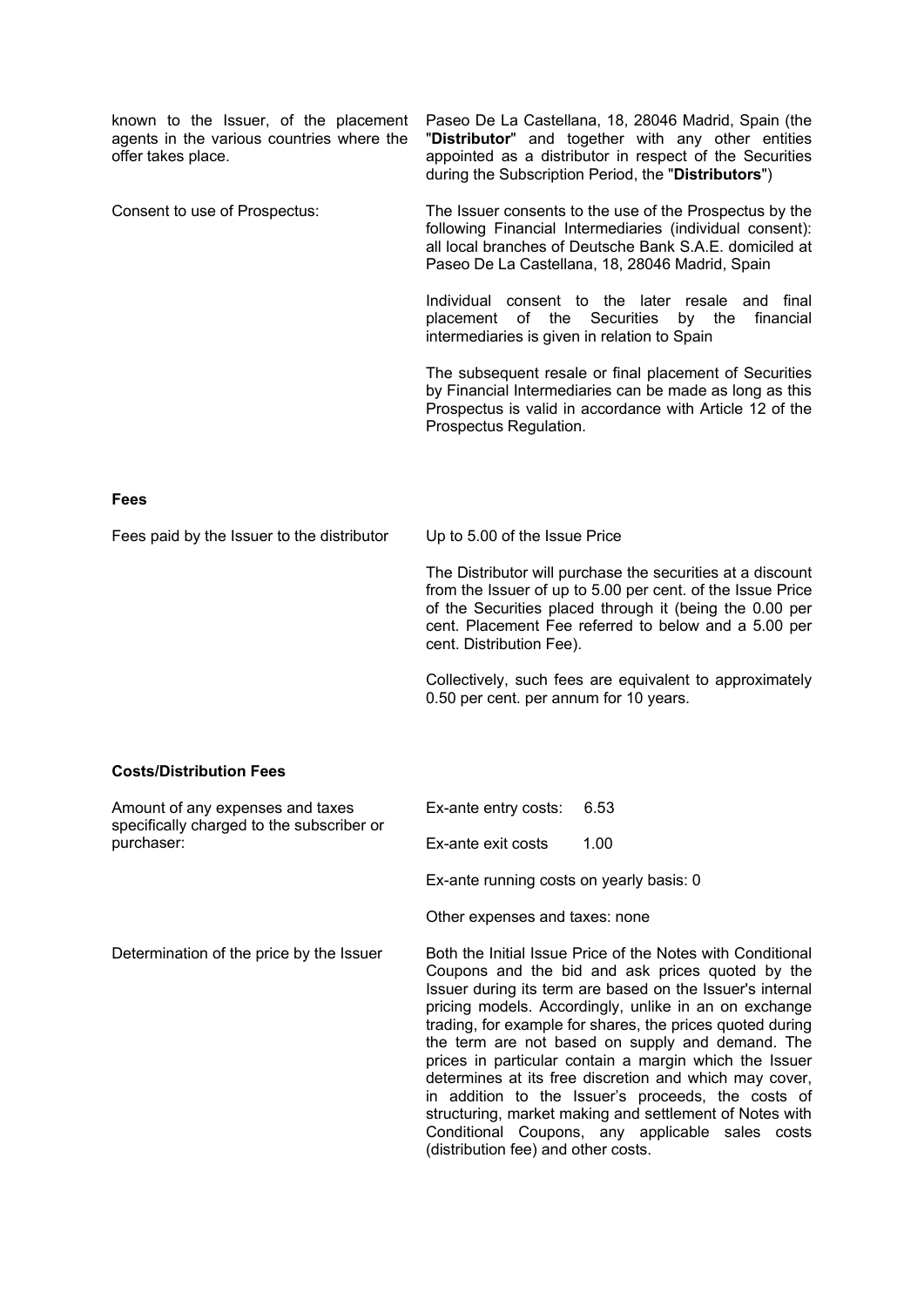| <b>Distribution fee</b>                                         | The bank (principal bank) will receive from the Issuer as<br>a distribution fee: up to 5.00 per cent of the purchase<br>price.                                                                              |
|-----------------------------------------------------------------|-------------------------------------------------------------------------------------------------------------------------------------------------------------------------------------------------------------|
| <b>Security ratings</b>                                         |                                                                                                                                                                                                             |
| Rating                                                          | The Securities have not been rated.                                                                                                                                                                         |
| Interests of natural and legal persons<br>involved in the issue |                                                                                                                                                                                                             |
| Interests of natural and legal persons<br>involved in the issue | Save for the Distributor regarding the fees as set out<br>under "Fees" above, so far as the Issuer is aware, no<br>person involved in the issue of the Securities has an<br>interest material to the offer. |
| <b>Publication of notices</b>                                   |                                                                                                                                                                                                             |
| Publication of notices                                          | Notices will, in deviation from §16(1) of the General<br>Conditions of the Securities, be published on the<br>website www.investment-products.db.com.                                                       |

# **Information relating to the Underlying**

Information on the Underlying, on the past and future performance of the Underlying and its volatility can be obtained on the public website http://www.stoxx.com/index.html and on the Bloomberg page: SX5E.

As at the date of these Final Terms, STOXX Limited appears in the register of administrators and benchmarks established and maintained by the European Securities and Markets Authority pursuant to Article 36 of the Benchmarks Regulation (EU) 2016/1011 of the European Parliament and of the Council of 8 June 2016 on indices used as benchmarks in financial instruments and financial contracts or to measure the performance of investment funds and amending Directives 2008/48/EC and 2014/17/EU and Regulation (EU) No 596/2014 ("**Benchmark Regulation**").

The sponsor of the index composing the Underlying (as specified below) also maintains an Internet Site at the following address where further information may be available in respect of the Underlying (including a description of the essential characteristics of the index, comprising, as applicable, the type of index, the method and formulas of calculation, a description of the individual selection process of the index components and the adjustment rules).

Index Sponsor of EURO STOXX 50 Index: **STOXX Limited** 

Internet Site of Index Sponsor: **https://www.stoxx.com/**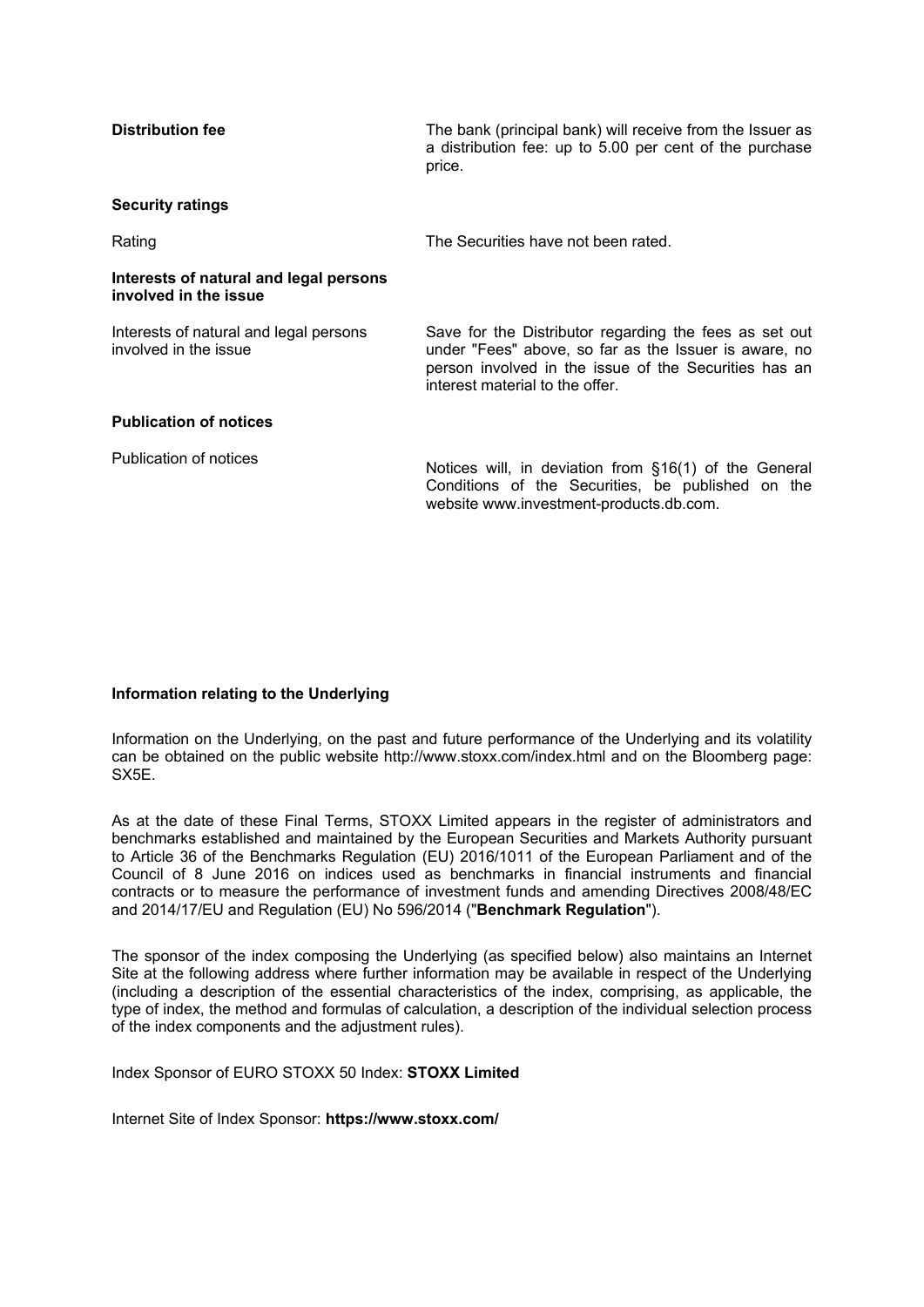# **Index Disclaimer:**

# **The EURO STOXX 50 Index**

STOXX Limited ("**STOXX**") and its licensors (the "**Licensors**") have no relationship to the Issuer, other than the licensing of the EURO STOXX 50 Index and the related trademarks for use in connection with the Securities.

# **STOXX and its Licensors do not:**

- **Sponsor, endorse, sell or promote the Securities.**
- **Recommend that any person invest in the Securities or any other securities.**
- Have any responsibility or liability for or make any decisions about the timing, amount or pricing of Securities.
- Have any responsibility or liability for the administration, management or marketing of the Securities.
- Consider the needs of the Securities or the owners of the Securities in determining, composing or calculating the EURO STOXX 50 Index or have any obligation to do so.

**STOXX and its Licensors will not have any liability in connection with the Securities. Specifically, STOXX and its Licensors do not make any warranty, express or implied and disclaim any and all warranty about:** 

- **The results to be obtained by the Securities, the owner of the Securities or any other person in connection with the use of the EURO STOXX 50 Index and the data included in the EURO STOXX 50 Index;**
- **The accuracy or completeness of the EURO STOXX 50 Index and its data;**
- **The merchantability and the fitness for a particular purpose or use of the EURO STOXX 50 Index and its data**
- **STOXX and its Licensors will have no liability for any errors, omissions or interruptions in the EURO STOXX 50 Index or its data;**
- **Under no circumstances will STOXX or its Licensors be liable for any lost profits or indirect, punitive, special or consequential damages or losses, even if STOXX or its Licensors knows that they might occur.**

**The licensing agreement between the Issuer and STOXX is solely for their benefit and not for the benefit of the owners of the Securities or any other third parties.** 

## **Further information published by the Issuer**

The Issuer does not intend to provide any further information on the Underlying.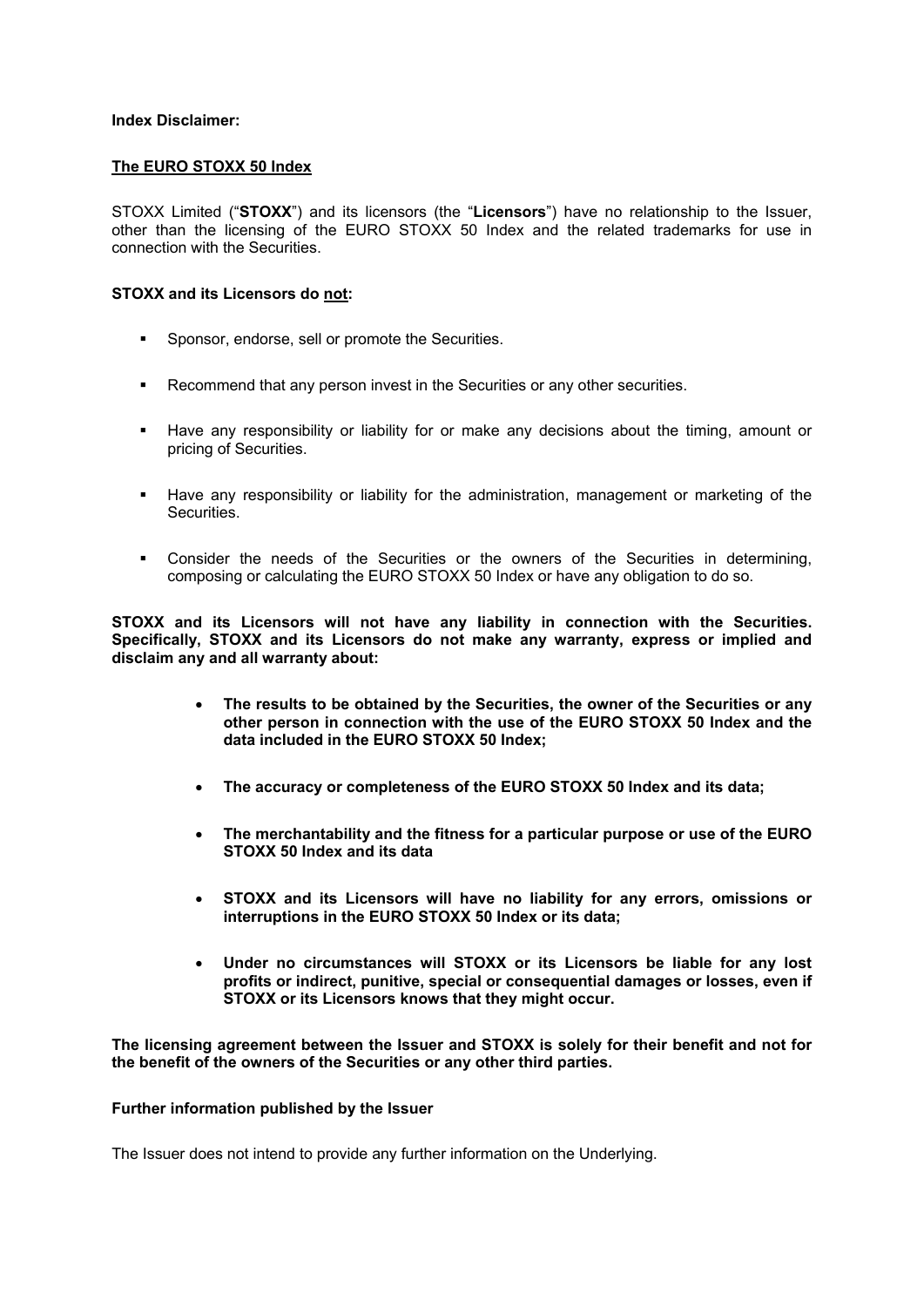# **Country-specific information:**

# **Spain**

Offers may be made in Spain to any person which complies with all other requirements for investment as set out in the Base Prospectus or otherwise determined by the Issuer and/or the relevant financial intermediaries.

Agent in Spain The Agent is Deutsche Bank S.A.E. being as at the Issue Date at the following address Paseo De La Castellana, 18, 28046 Madrid, Spain.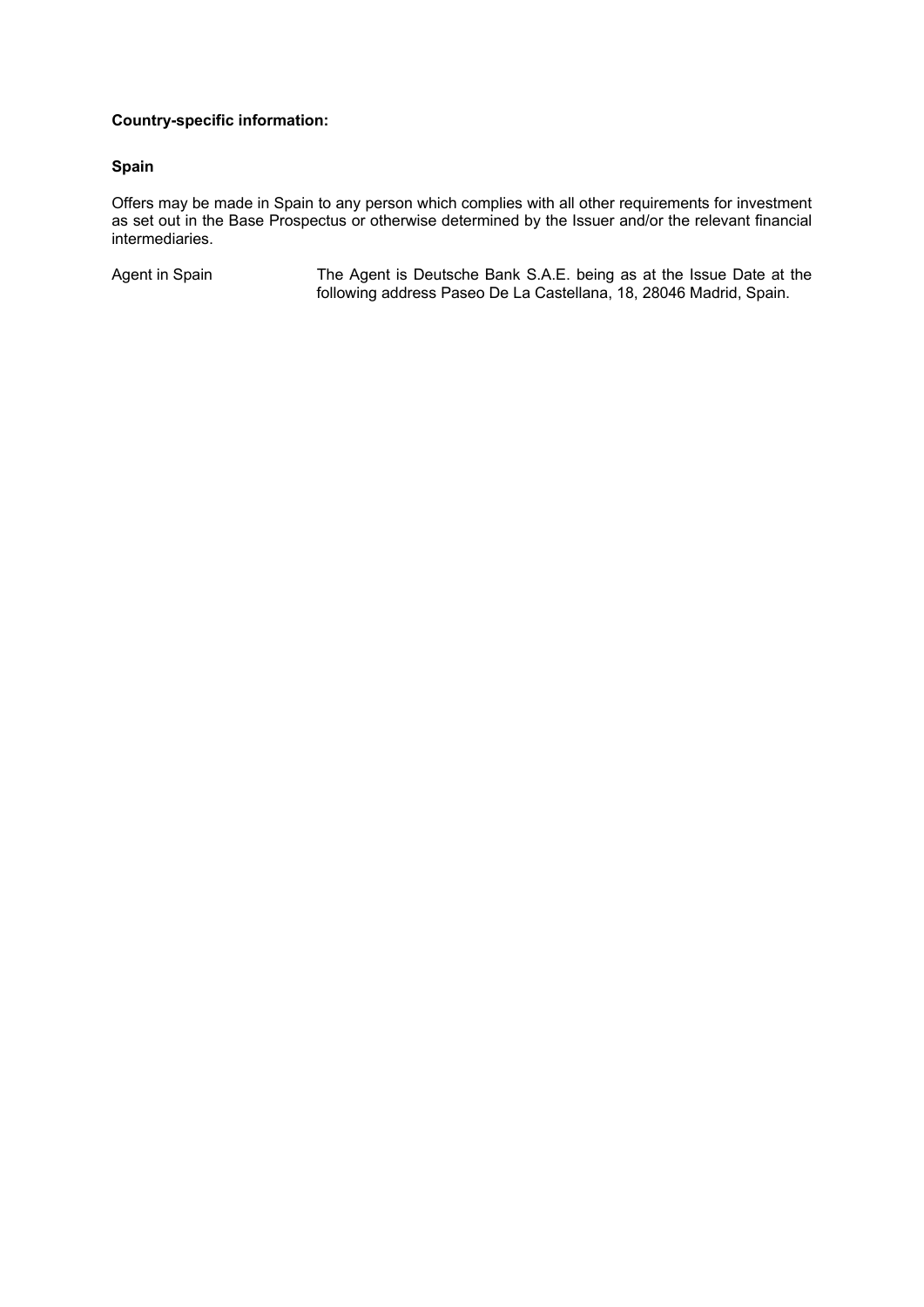# **Annex to the Final Terms**

# **Issue-specific summary**

### **Section A – Introduction containing warnings**

## **Warnings**

a) The summary should be read as an introduction to the Prospectus.

- b) Investors should base any decision to invest in the securities on a consideration of the Prospectus as a whole.
- c) Investors could lose all (total loss) or part of their invested capital.
- d) Where a claim relating to the information contained in the Prospectus is brought before a court, the plaintiff investors might, under national law, have to bear the costs of translating the Prospectus, including any supplements, as well as the corresponding Final Terms before the legal proceedings are initiated.
- e) Civil liability attaches only to those persons who have tabled and submitted the summary including any translation thereof, but only where the summary is misleading, inaccurate or inconsistent, when read together with the other parts of the Prospectus, or where it does not provide, when read together with the other parts of the Prospectus, key information in order to aid investors when considering whether to invest in such securities.
- f) You are about to purchase a product that is not simple and may be difficult to understand

### **Introductory information**

## **Name and international securities identification number**

The Notes (the "**Securities**") offered under this Prospectus have the following securities identification numbers:

ISIN: XS2011161556

### **Contact details of the issuer**

The Issuer (with Legal Entity Identifier (LEI) 7LTWFZYICNSX8D621K86) has its registered office at Taunusanlage 12, 60325 Frankfurt am Main, Federal Republic of Germany (telephone: +49-69-910-00).

## **Approval of the prospectus; competent authority**

The Prospectus consists of a Securities Notes and a Registration Document.

The Securities Note has been approved by the Commission de Surveillance du Secteur Financier ("**CSSF**") on 19 February 2021. The business address of the CSSF is: 283, route d'Arlon, L-1150 Luxembourg, Luxembourg (telephone: +352 (0)26 251-1).

The Registration Document has been approved by the Commission de Surveillance du Secteur Financier ("**CSSF**") on 6 April 2020. The business address of the CSSF is: 283, route d'Arlon, L-1150 Luxembourg, Luxembourg (telephone: +352 (0)26 251-1).

### **Section B – Key information on the Issuer**

## **Who is the issuer of the securities?**

### **Domicile and legal form of the issuer**

Deutsche Bank Aktiengesellschaft (commercial name: Deutsche Bank) is a credit institution and a stock corporation incorporated in Germany and accordingly operates under the laws of Germany. The Legal Entity Identifier (LEI) of Deutsche Bank is 7LTWFZYICNSX8D621K86. The Bank has its registered office in Frankfurt am Main, Germany. It maintains its head office at Taunusanlage 12, 60325 Frankfurt am Main, Germany.

### **Principal activities of the issuer**

The objects of Deutsche Bank, as laid down in its Articles of Association, include the transaction of all kinds of banking business, the provision of financial and other services and the promotion of international economic relations. The Bank may realise these objectives itself or through subsidiaries and affiliated companies. To the extent permitted by law, the Bank is entitled to transact all business and to take all steps which appear likely to promote the objectives of the Bank, in particular to acquire and dispose of real estate, to establish branches at home and abroad, to acquire, administer and dispose of participations in other enterprises, and to conclude enterprise agreements.

Deutsche Bank is organized into the following segments:

— Corporate Bank (CB);

- Investment Bank (IB);
- Private Bank (PB);
- Asset Management (AM);
- Capital Release Unit (CRU); and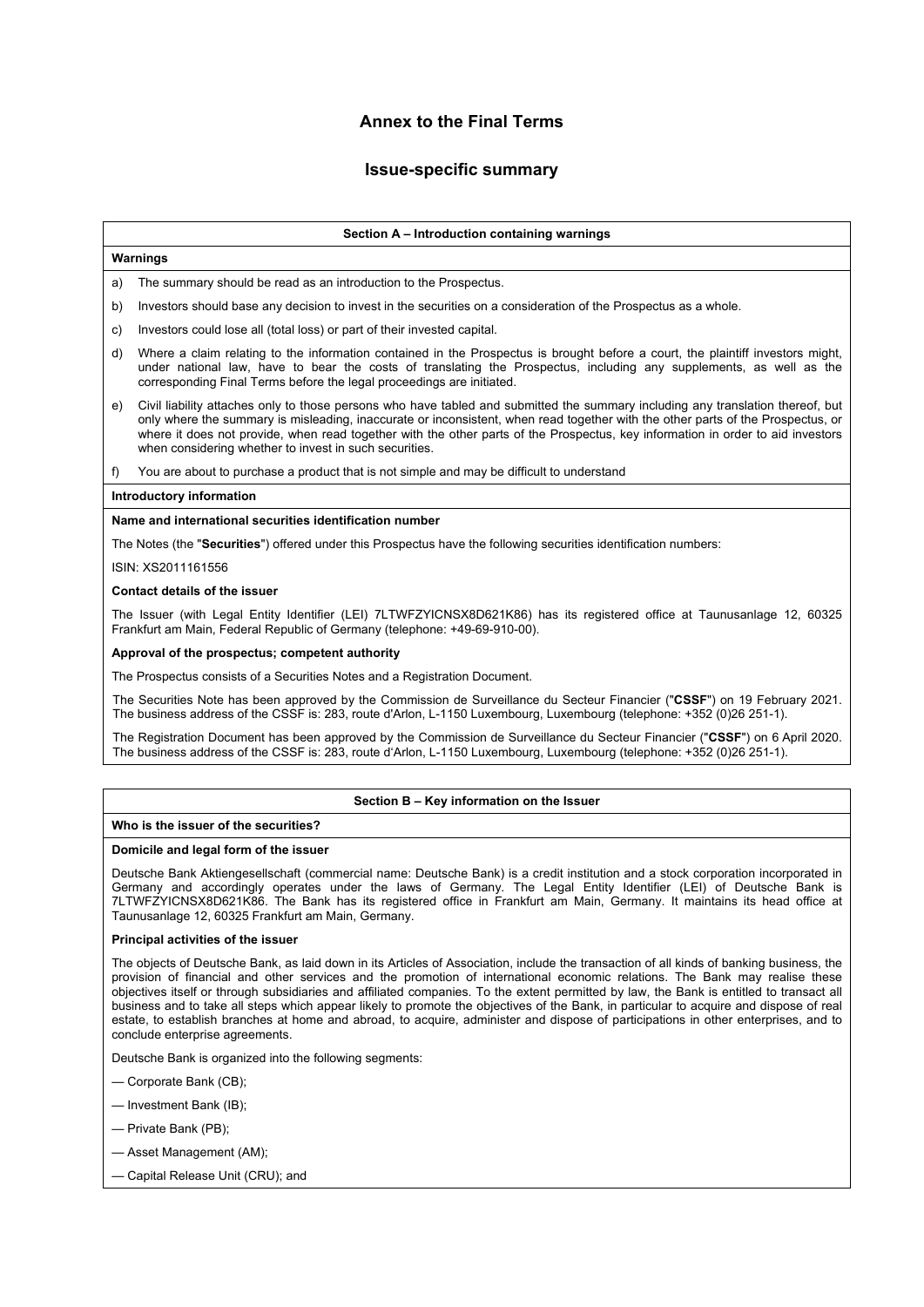— Corporate & Other (C&O).

In addition, Deutsche Bank has a country and regional organizational layer to facilitate a consistent implementation of global strategies.

The Bank has operations or dealings with existing and potential customers in most countries in the world. These operations and dealings include working through:

- subsidiaries and branches in many countries;
- representative offices in many other countries; and
- one or more representatives assigned to serve customers in a large number of additional countries.

#### **Major shareholders of the issuer**

Deutsche Bank is neither directly nor indirectly majority-owned or controlled by any other corporation, by any government or by any other natural or legal person severally or jointly.

Pursuant to German law and Deutsche Bank's Articles of Association, to the extent that the Bank may have major shareholders at any time, it may not give them different voting rights from any of the other shareholders.

Deutsche Bank is not aware of arrangements which may at a subsequent date result in a change of control of the company.

The German Securities Trading Act (*Wertpapierhandelsgesetz*) requires investors in publicly-traded corporations whose investments reach certain thresholds to notify both the corporation and the German Federal Financial Supervisory Authority (*Bundesanstalt für Finanzdienstleistungsaufsicht*) of such change within four trading days. The minimum disclosure threshold is 3 per cent. of the corporation's issued voting share capital. To the Bank's knowledge, there are only six shareholders holding more than 3 per cent. of Deutsche Bank shares or to whom more than 3 per cent. of voting rights are attributed, and none of these shareholders holds more than 10 per cent. of Deutsche Bank shares or voting rights.

#### **Identity of the key managing directors of the issuer**

The key managing directors of the issuer are members of the issuer's Executive Board. These are: Christian Sewing, Karl von Rohr, Fabrizio Campelli, Frank Kuhnke, Bernd Leukert, Stuart Wilson Lewis, James von Moltke, Alexander von zur Mühlen, Christiana Riley and Prof. Dr. Stefan Simon.

### **Identity of the Issuer's statutory auditors**

Until 31 December 2019, the independent auditor for the period covered by the historical financial information of Deutsche Bank was KPMG Aktiengesellschaft Wirtschaftsprüfungsgesellschaft ("KPMG"). KPMG is a member of the chamber of public accountants (Wirtschaftsprüferkammer). With effect as of 1 January 2020, Ernst & Young GmbH Wirtschaftsprüfungsgesellschaft ("EY") has been appointed as independent auditor. EY is a member of the chamber of public accountants (*Wirtschaftsprüferkammer*).

### **What is the key financial information regarding the issuer?**

The key financial information included in the tables below as of and for the financial years ended 31 December 2019 and 31 December 2020 has been extracted from the audited consolidated financial statements prepared in accordance with IFRS as of 31 December 2020.

| <b>Statement of income</b>                                                                 | Year ending      | Year ending      |
|--------------------------------------------------------------------------------------------|------------------|------------------|
| (in million Euro)                                                                          | 31 December 2020 | 31 December 2019 |
| Net interest income                                                                        | 11,526           | 13,749           |
| Commissions and fee income                                                                 | 9,424            | 9,520            |
| Provision for credit losses                                                                | 1,792            | 723              |
| Net gains (losses) on financial assets/liabilities<br>at fair value through profit or loss | 2,465            | 193              |
| Profit (loss) before income taxes                                                          | 1,021            | (2,634)          |
| Profit (loss)                                                                              | 624              | (5,265)          |

| <b>Balance sheet</b><br>(amounts in million Euro) | 31 December 2020 | 31 December 2019 |  |
|---------------------------------------------------|------------------|------------------|--|
| Total assets                                      | 1,325,259        | 1,297,674        |  |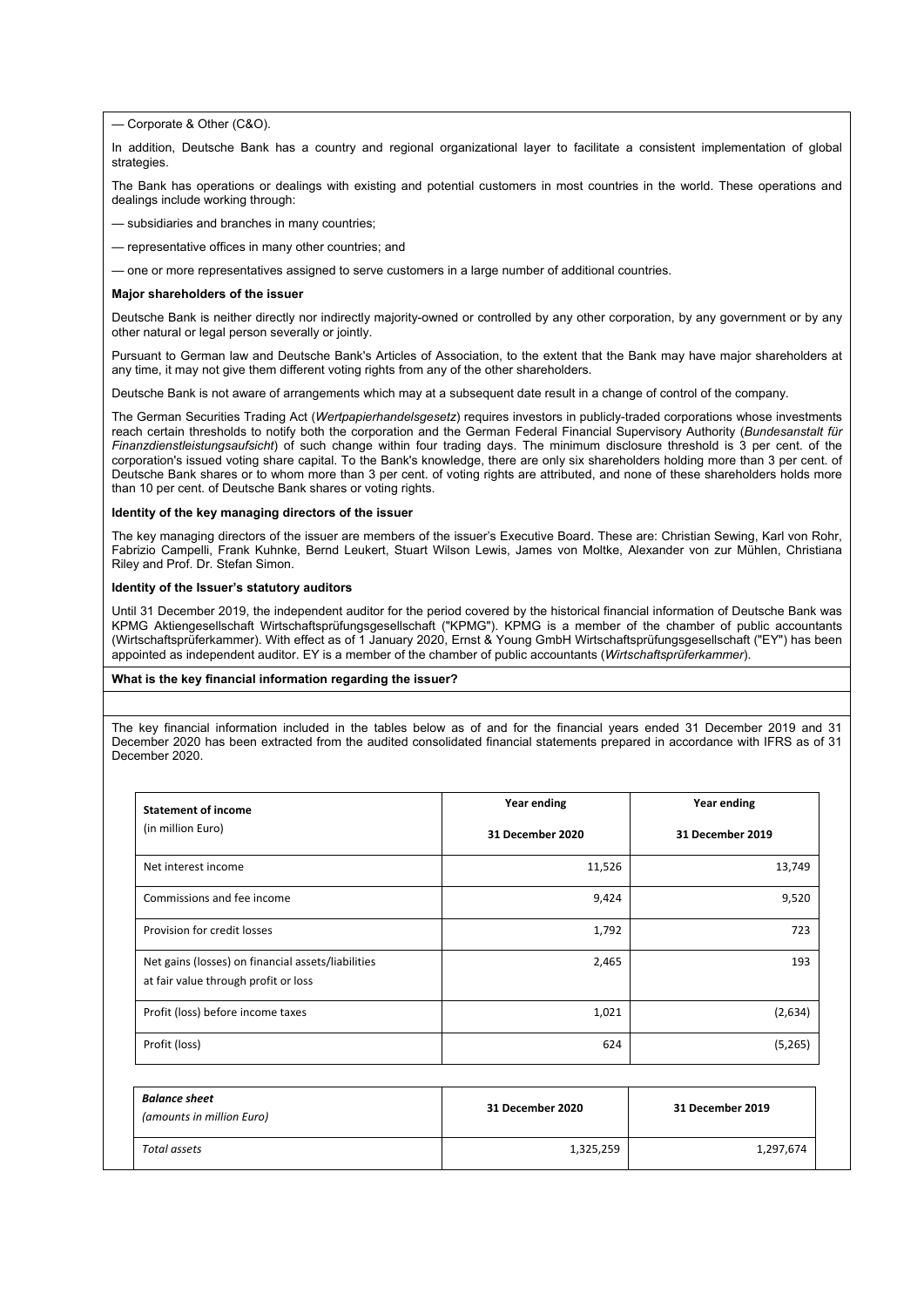| Senior debt                        | 93,391  | 101,187 |  |
|------------------------------------|---------|---------|--|
| Subordinated debt                  | 7,352   | 6,934   |  |
| Loans at amortized cost            | 426,995 | 429,841 |  |
| Deposits                           | 568,031 | 572,208 |  |
| Total equity                       | 62,196  | 62,160  |  |
| Common Equity Tier 1 capital ratio | 13.6%   | 13.6%   |  |
| Total capital ratio (fully loaded) | 17.3%   | 17.4 %  |  |
| Leverage ratio (fully loaded)      | 4.7%    | 4.2%    |  |

## **What are the key risks that are specific to the issuer?**

The Issuer is subject to the following key risks:

**Macroeconomic, Geopolitical and Market Environment:** As a global investment bank with a large private client franchise, our businesses are materially affected by global macroeconomic and financial market conditions. Significant risks exist that could negatively affect the results of operations and financial condition in some of our businesses as well as our strategic plans, including risks posed by the COVID-19 pandemic, deterioration of the economic outlook for the euro area and slowing in emerging markets, trade tensions between the United States and China as well between the United States and Europe, inflation risks and other geopolitical risks.

**Business and Strategy:** Our results of operation and financial condition have in the past been negatively impacted by the challenging market environment, uncertain macroeconomic and geopolitical conditions, lower levels of client activity, increased competition and regulation, and the immediate impact of our strategic decisions. If we are unable to improve our profitability, we may be unable to meet our strategic aspirations, and may have difficulty maintaining capital, liquidity and leverage at levels expected by market participants and our regulators.

**Regulation and Supervision:** Regulatory reforms enacted and proposed in response to weaknesses in the financial sector, together with increased regulatory scrutiny more generally, have had and continue to have a significant impact on us and may adversely affect our business and ability to execute our strategic plans. Competent regulators may prohibit us from making dividend payments or payments on our regulatory capital instruments or take other actions if we fail to comply with regulatory requirements.

**Capital Requirements**: Regulatory and legislative changes require us to maintain increased capital and bail-inable debt (debt that can be bailed in in resolution) and abide by tightened liquidity requirements. These requirements may significantly affect our business model, financial condition and results of operations as well as the competitive environment generally. Any perceptions in the market that we may be unable to meet our capital or liquidity requirements with an adequate buffer, or that we should maintain capital or liquidity in excess of these requirements or another failure to meet these requirements could intensify the effect of these factors on our business and results.

**Internal Control Environment:** A robust and effective internal control environment and adequate infrastructure (comprising people, policies and procedures, processes, controls assurance and IT systems) are necessary to ensure that we conduct our business in compliance with the laws, regulations and associated supervisory expectations applicable to us. We have identified the need to strengthen our internal control environment and infrastructure and have embarked on initiatives to accomplish this. If these initiatives are not successful or proceed too slowly, our reputation, regulatory position and financial condition may be materially adversely affected, and our ability to achieve our strategic ambitions may be impaired.

**Litigation, Regulatory Enforcement Matters and Investigations:** We operate in a highly and increasingly regulated and litigious environment, potentially exposing us to liability and other costs, the amounts of which may be substantial and difficult to estimate, as well as to legal and regulatory sanctions and reputational harm. We and our subsidiaries are involved in various litigation proceedings, including civil class action lawsuits, arbitration proceedings and other disputes with third parties, as well as regulatory proceedings and investigations by both civil and criminal authorities in jurisdictions around the world.

### **Section C – Key information on the securities**

## **What are the main features of the securities?**

## **Type of securities**

The Securities are *Notes*.

#### **Class of securities**

The Securities will be represented by a global security (the "**Global Security**"). No definitive Securities will be issued. The Securities will be issued in bearer form.

**Securities identification number(s) of the securities** 

ISIN: XS2011161556 WKN: DC5PR3

#### **Applicable law of the securities**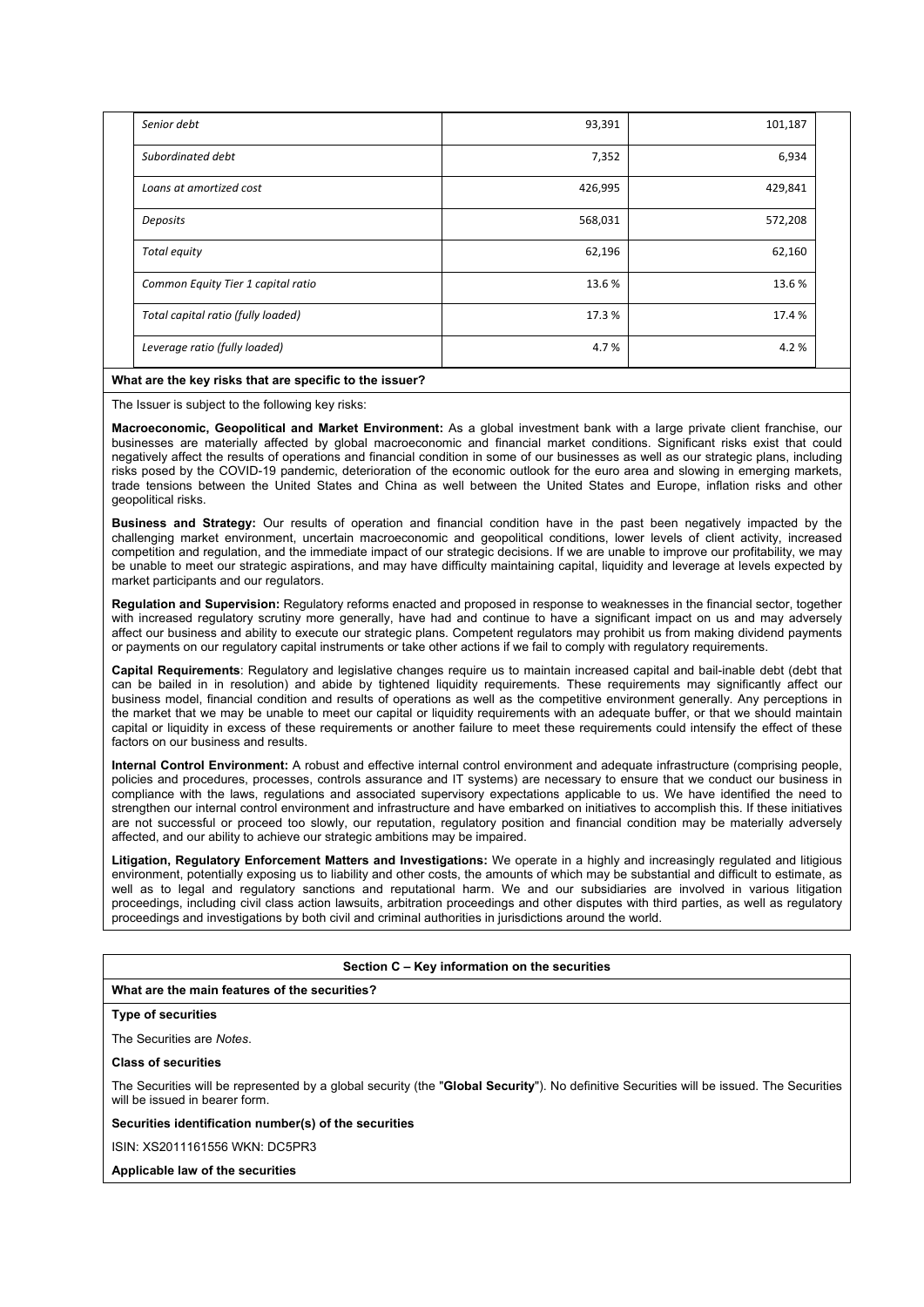The Securities will be governed by German law. The constituting of the Securities may be governed by the laws of the jurisdiction of the Clearing Agent.

## **Restrictions on the free transferability of the securities**

Each Security is transferable in accordance with applicable law and any rules and procedures for the time being of any Clearing Agent through whose books such Security is transferred.

#### **Status of the securities**

The Securities constitute unsecured and unsubordinated preferred liabilities of the Issuer ranking *pari passu* among themselves and *pari passu* with all other unsecured and unsubordinated preferred liabilities of the Issuer, subject, however, to statutory priorities conferred to certain unsecured and unsubordinated preferred liabilities in the event of Resolution Measures imposed on the Issuer or in the event of the dissolution, liquidation, Insolvency, composition or other proceedings for the avoidance of Insolvency of, or against, the Issuer.

#### **Ranking of the securities**

The ranking of the Issuer's liabilities in insolvency or in the event of the imposition of Resolution Measures, such as a bail-in, is determined by German law. The Securities are unsecured unsubordinated preferred liabilities that would rank higher than the Issuer's regulatory capital, its subordinated liabilities and its unsecured unsubordinated non-preferred liabilities. The liabilities under the Securities rank *pari passu* with other unsecured unsubordinated preferred liabilities of the Issuer, including but not limited to derivatives, structured products and deposits not subject to protection. The liabilities under the Securities rank below liabilities protected in Insolvency or excluded from Resolution Measures, such as certain protected deposits.

#### **Rights attached to the securities**

The Securities provide holders of the Securities, on redemption or upon exercise, subject to a total loss, with a claim for payment of a cash amount. The Securities may also provide holders with an entitlement for the payment of a coupon.

The Autocallable Note with Conditional Coupons is linked to the performance of the Underlying. The way this Note works results from the following key features:

#### *1. Coupon payments*

The Coupon Amount payable on a Coupon Payment Date depends on the value, price or level of the Underlying on the immediately preceding Observation Date.

- a) If the Performance of the Underlying on an Observation Date is above or above or equal to the Additional Coupon Threshold, investors will receive on the immediately following Coupon Payment Date a Coupon Amount equal to the product of (i) the Nominal Amount and (ii) the sum of the Additional Coupon plus the Coupon;
- b) If the Performance of the Underlying on an Observation Date is below or below or equal to the Additional Coupon Threshold but above or above or equal to the Coupon Threshold, investors will receive on the immediately following Coupon Payment Date a Coupon Amount equal to the product of (i) the Nominal Amount and (ii) the Coupon;
- c) If the Performance of the Underlying on an Observation Date is below or below or equal to the Coupon Threshold, the Coupon Amount will be zero and no Coupon Amount will be paid on the immediately following Coupon Payment Date.

The Performance of the Underlying on an Observation Date is determined as the quotient of (A) the value, price or level of the Underlying on an Observation Date, and (B) its Initial Reference Level.

*2. Early redemption* 

A check will be performed for this Note on each Observation Date other than the Valuation Date, as to whether the Performance of the Underlying is above or above or equal to the Redemption Threshold for such Observation Date (a Redemption Event). If a Redemption Event occurs, the Notes will be redeemed early at a Cash Amount equal to the product of (a) the Nominal Amount and (b) the sum of the Autocall Redemption Level for such Observation Date and the Autocall Additional Coupon for such Observation Date.

*3. Redemption at maturity, subject to early redemption.* 

If the Final Performance of the Underlying:

- a) is above or above or equal to the Redemption Threshold for the Observation Date falling on the Valuation Date, investors receive on the Settlement Date a Cash Amount equal to the product of (i) the Nominal Amount and (ii) the sum of (A) one plus (B) the Final Additional Coupon;
- b) is below or equal to or below the Redemption Threshold for the Observation Date falling on the Valuation Date but above or above or equal to the Barrier, investors receive on the Settlement Date a Cash Amount equal to the Nominal Amount; or
- c) is below or below or equal to the Barrier, investors receive on the Settlement Date a Cash Amount equal to greater of zero and the product of (i) the Nominal Amount and (ii) one minus the greater of (A) zero, and (B) the Put Strike minus the Final Performance of the Underlying.

The Final Performance of the Underlying is determined as the quotient of (A) the Final Reference Level, and (B) its Initial Reference Level.

Investors have no claims to the/deriving from the Underlying.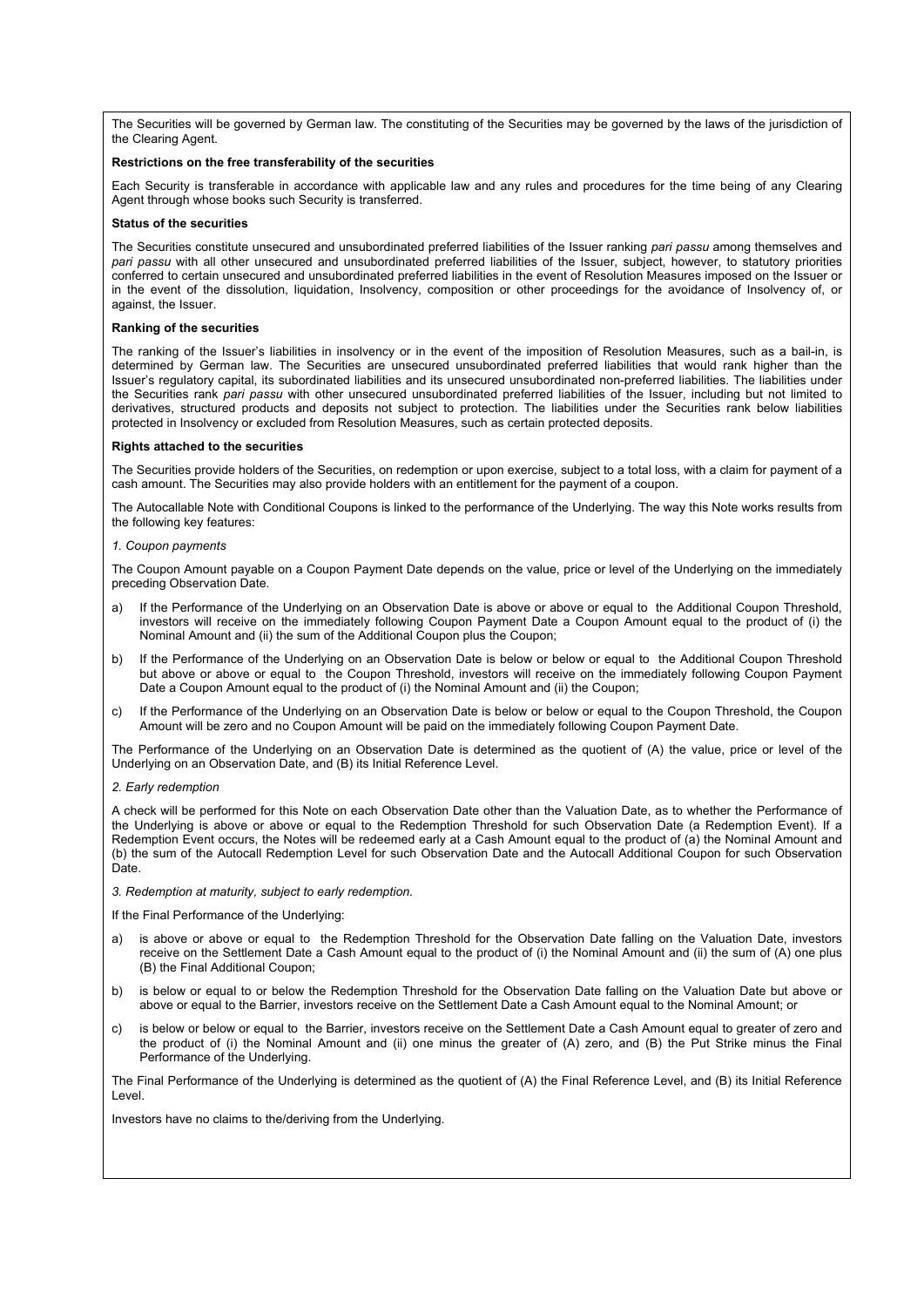| Security Type                            | Note / Autocallable Note with Conditional Coupons                                                                                                                                                                                                                                         |
|------------------------------------------|-------------------------------------------------------------------------------------------------------------------------------------------------------------------------------------------------------------------------------------------------------------------------------------------|
| <b>Issue Price</b>                       | 100 per cent. of the Nominal Amount                                                                                                                                                                                                                                                       |
| <b>Issue Date</b>                        | 16 June 2021                                                                                                                                                                                                                                                                              |
| <b>Nominal Amount</b>                    | EUR 1,000 per Note                                                                                                                                                                                                                                                                        |
| Settlement                               | Cash Settlement                                                                                                                                                                                                                                                                           |
| Initial Reference Level                  | The Reference Level on the Initial Valuation Date                                                                                                                                                                                                                                         |
| Final Reference Level                    | The Reference Level on the Valuation Date                                                                                                                                                                                                                                                 |
| Reference Level                          | In respect of any day, an amount (which shall be deemed to be a monetary value in the<br>Settlement Currency) equal to: the Relevant Reference Level Value on such day quoted by or<br>published on the Reference Source as specified in the specification of the Underlying.             |
| <b>Relevant Reference Level</b><br>Value | The official closing level of the Underlying on the Reference Source                                                                                                                                                                                                                      |
| Initial Valuation Date                   | 16 June 2021                                                                                                                                                                                                                                                                              |
| <b>Valuation Date</b>                    | 16 June 2031                                                                                                                                                                                                                                                                              |
| <b>Observation Dates</b>                 | Each of 16 June 2022, 16 June 2023, 17 June 2024, 16 June 2025, 16 June 2026, 16 June<br>2027, 16 June 2028, 18 June 2029, 17 June 2030 and the Valuation Date                                                                                                                            |
| <b>Coupon Observation Dates</b>          | Each Observation Date                                                                                                                                                                                                                                                                     |
| Coupon Payment Date                      | Each of 20 June 2022, 20 June 2023, 19 June 2024, 18 June 2025, 18 June 2026, 18 June<br>2027, 20 June 2028, 20 June 2029, 19 June 2030 and the Settlement Date or, if such day is not<br>a Business Day, the Coupon Payment Date is postponed to the next day which is a Business<br>Day |
| <b>Business Day Convention</b>           | Following Business Day Convention                                                                                                                                                                                                                                                         |
| <b>Barrier</b>                           | 65 per cent. of the Initial Reference Level                                                                                                                                                                                                                                               |
| Cash Amount                              | If on an Observation Date other than the Valuation Date the Performance of the<br>(a)<br>Underlying is above or equal to the Redemption Threshold (a "Redemption Event"), an<br>amount equal to the product of:                                                                           |
|                                          | (i)<br>the Nominal Amount; and                                                                                                                                                                                                                                                            |
|                                          | the sum of:<br>(ii)                                                                                                                                                                                                                                                                       |
|                                          | the Autocall Redemption Level for such Observation Date; and<br>(A)                                                                                                                                                                                                                       |
|                                          | (B)<br>the Autocall Additional Coupon for such Observation Date, or                                                                                                                                                                                                                       |
|                                          | If a Redemption Event has not occurred, and:<br>(b)                                                                                                                                                                                                                                       |
|                                          | if the Final Performance is above or equal to the Redemption Threshold, an<br>(i)                                                                                                                                                                                                         |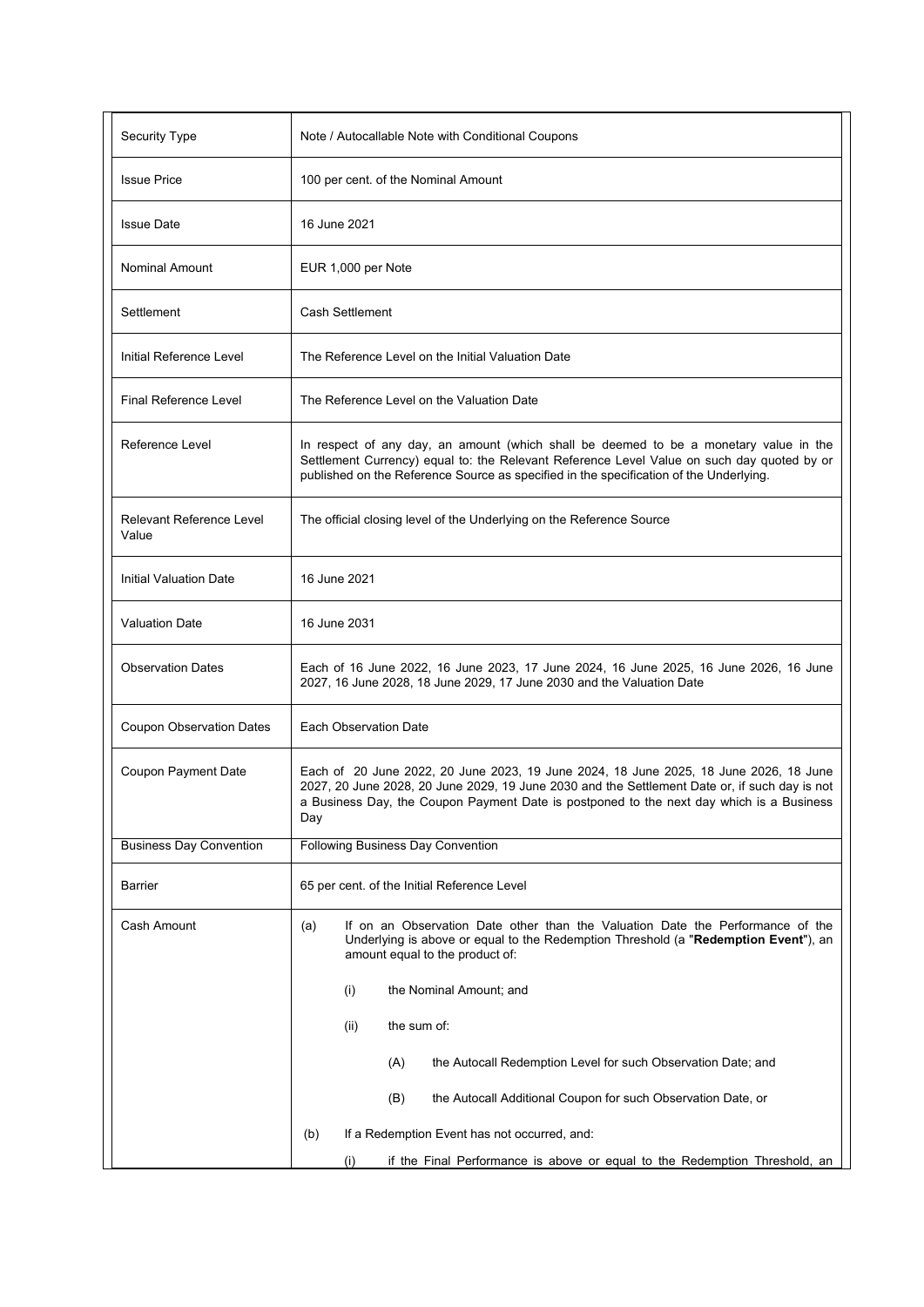|                             | amount equal to the product of:                                                                                                                                                                                   |  |
|-----------------------------|-------------------------------------------------------------------------------------------------------------------------------------------------------------------------------------------------------------------|--|
|                             | (A)<br>the Nominal Amount; and                                                                                                                                                                                    |  |
|                             | (B)<br>the sum of:                                                                                                                                                                                                |  |
|                             | (I)<br>one; and                                                                                                                                                                                                   |  |
|                             | (II)<br>the Final Additional Coupon; or                                                                                                                                                                           |  |
|                             | (ii)<br>if the Final Performance is below the Redemption Threshold but above or equal<br>to the Barrier, an amount equal to the Nominal Amount; or                                                                |  |
|                             | (iii)<br>if the Final Performance is below the Barrier, an amount (subject to a minimum<br>of zero) equal to the product of:                                                                                      |  |
|                             | (A)<br>the Nominal Amount; and                                                                                                                                                                                    |  |
|                             | (B)<br>the difference between:                                                                                                                                                                                    |  |
|                             | (1)<br>one minus,                                                                                                                                                                                                 |  |
|                             | (II)<br>the greater of (1) zero and (2) the Put Strike minus the Final<br>Performance.                                                                                                                            |  |
| Coupon Payment              | Coupon Payment applies. In respect of an Observation Date:                                                                                                                                                        |  |
|                             | if the Performance of the Underlying is above or equal to the Coupon Threshold, the<br>(a)<br>Coupon Payment of the Coupon Amount will be made on the next Coupon Payment<br>Date, or                             |  |
|                             | if the Performance of the Underlying is below the Coupon Threshold, no Coupon Payment will<br>(b)<br>be made on the next Coupon Payment Date.                                                                     |  |
| Coupon Amount               | (a)<br>If on an Observation Date, the Performance of the Underlying is above or equal to the<br>Additional Coupon Threshold, the Coupon Amount will be equal to the product of:                                   |  |
|                             | (i)<br>the Nominal Amount; and                                                                                                                                                                                    |  |
|                             | (ii)<br>the sum of:                                                                                                                                                                                               |  |
|                             | (A)<br>the Additional Coupon; plus                                                                                                                                                                                |  |
|                             | the Coupon, or<br>(B)                                                                                                                                                                                             |  |
|                             | if on an Observation Date, the Performance of the Underlying is below the Additional<br>(b)<br>Coupon Threshold but above or equal to the Coupon Threshold, the Coupon Amount will<br>be equal to the product of: |  |
|                             | the Nominal Amount; and<br>(i)                                                                                                                                                                                    |  |
|                             | (ii)<br>the Coupon.                                                                                                                                                                                               |  |
| <b>Additional Coupon</b>    | 1.56 per cent.                                                                                                                                                                                                    |  |
| Additional Coupon Threshold | 90 per cent. of the Initial Reference Level                                                                                                                                                                       |  |
| Autocall Additional Coupon  | 1.56 per cent.                                                                                                                                                                                                    |  |
| Autocall Redemption Level   | 100 per cent.                                                                                                                                                                                                     |  |
| Coupon                      | 1.56 per cent.                                                                                                                                                                                                    |  |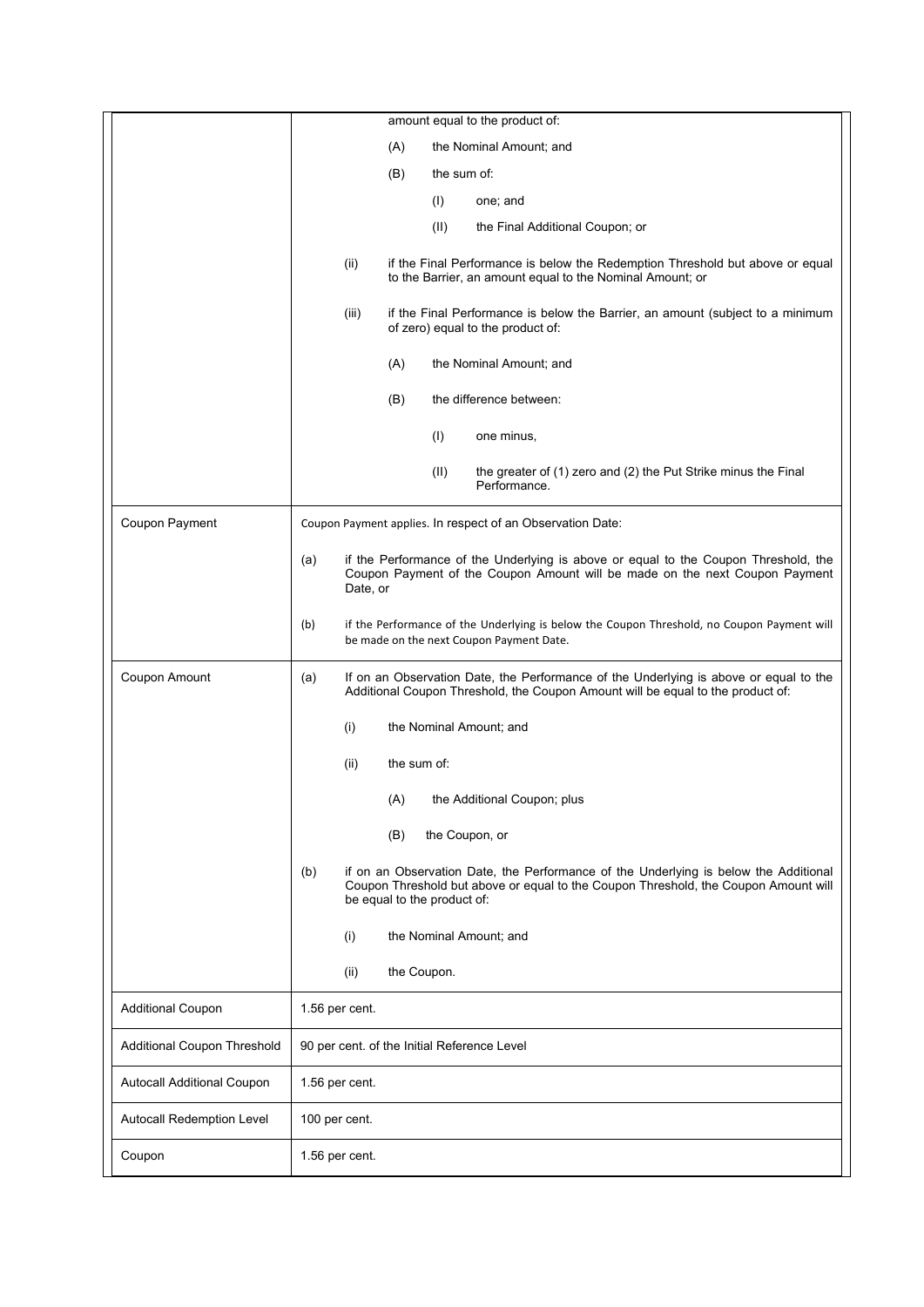| Coupon Threshold                          | 80 per cent. of the Initial Reference Level                                                                                                                                                                                        |  |
|-------------------------------------------|------------------------------------------------------------------------------------------------------------------------------------------------------------------------------------------------------------------------------------|--|
| Early Redemption Date                     | In respect of an Observation Date other than the Valuation Date, the Coupon Payment Date<br>immediately following such Observation Date                                                                                            |  |
| <b>Final Additional Coupon</b>            | 1.56 per cent.                                                                                                                                                                                                                     |  |
| <b>Final Performance</b>                  | In respect of the Underlying, the quotient of (a) the Final Reference Level (as numerator), and (b)<br>the Initial Reference Level (as denominator)                                                                                |  |
| Performance                               | In respect of the Underlying and an Observation Date, the quotient of (a) Redemption<br>Determination Amount in respect of such Observation Date (as numerator), and (b) the Initial<br>Reference Level (as denominator)           |  |
| <b>Put Strike</b>                         | 100 per cent.                                                                                                                                                                                                                      |  |
| <b>Redemption Determination</b><br>Amount | The Relevant Reference Level Value of the Underlying on an Observation Date                                                                                                                                                        |  |
| <b>Redemption Threshold</b>               | 100 per cent. of the Initial Reference Level                                                                                                                                                                                       |  |
| Settlement Date                           | if a Redemption Event has occurred on an Observation Date, the Settlement Date will be<br>(a)<br>the Early Redemption Date scheduled to fall immediately after the date on which such<br>Observation Date is scheduled to fall: or |  |
|                                           | if a Redemption Event has not occurred, the Settlement Date will be the later of (i) 18<br>(b)<br>June 2031 and (ii) the second Business Day after the Valuation Date                                                              |  |

| Number of Securities:     | Up to 70,000 Securities at EUR 1,000 each with an aggregate nominal amount of up to EUR<br>70,000,000 |
|---------------------------|-------------------------------------------------------------------------------------------------------|
| Currency:                 | Euro ("EUR")                                                                                          |
| Name and address of the   | Deutsche Bank AG                                                                                      |
| Paying Agent:             | Taunusanlage 12                                                                                       |
|                           | 60325 Frankfurt am Main                                                                               |
|                           | Germany                                                                                               |
| Name and address of the   | Deutsche Bank AG                                                                                      |
| <b>Calculation Agent:</b> | Taunusanlage 12                                                                                       |
|                           | 60325 Frankfurt am Main                                                                               |
|                           | Germany                                                                                               |
|                           |                                                                                                       |
| Underlying:               | Type: Index                                                                                           |
|                           | Name: EURO STOXX 50 EUR Index                                                                         |
|                           | Index Sponsor: STOXX Limited                                                                          |
|                           | Reference Currency: EUR                                                                               |

**Information on the historical and ongoing performance of the Underlying and its volatility can be obtained on the public website under https://www.stoxx.com/ and on the page Reuters RIC***: .STOXX50E*

**Limitations to the rights attached to the Securities** 

Under the conditions set out in the Terms and Conditions, the Issuer is entitled to terminate the Securities and to amend the Terms and Conditions.

**Where will the securities be traded?**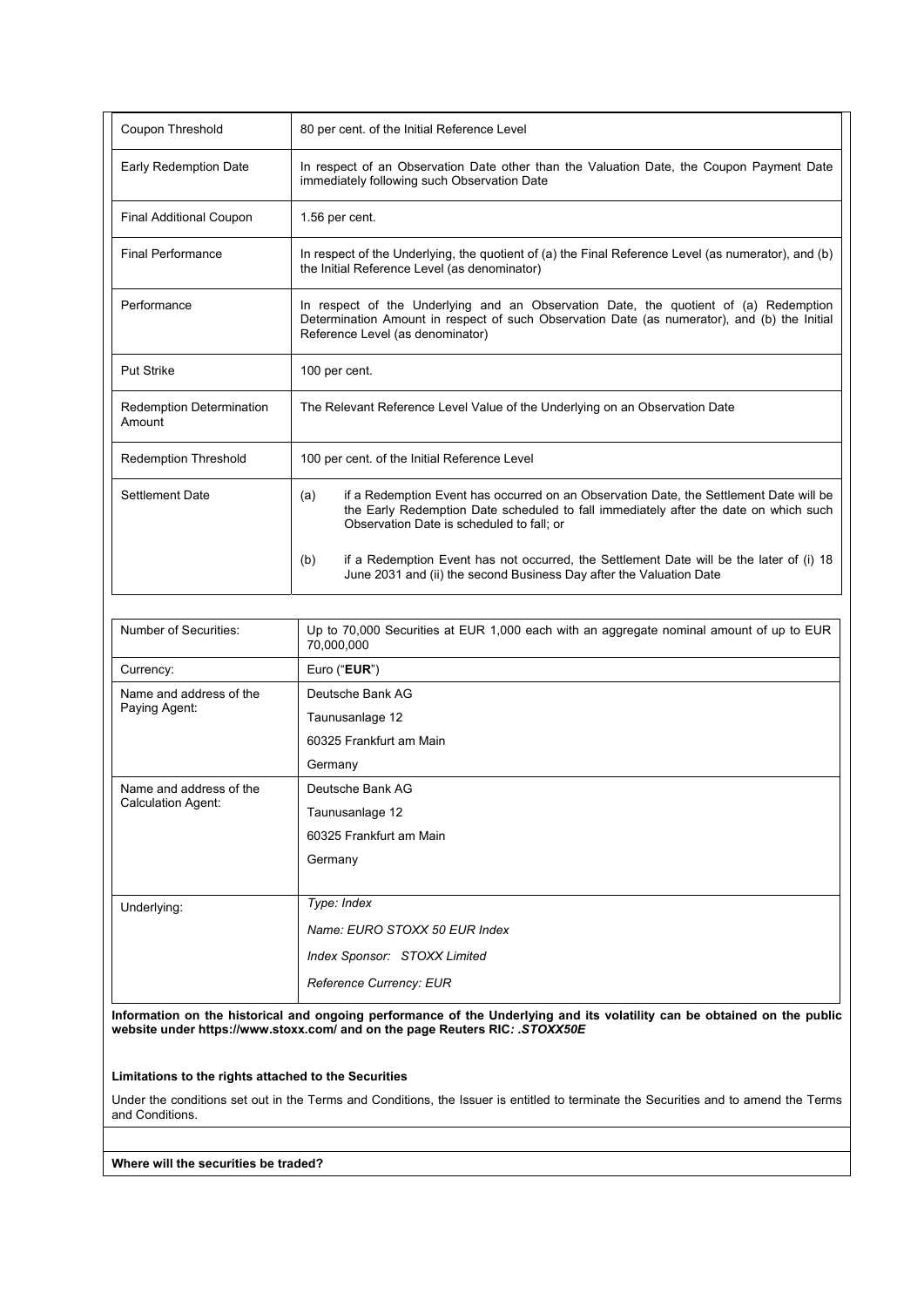Application has been made to list the Securities on the Official List of the Luxembourg Stock Exchange and to trade them on the Regulated Market of the Luxembourg Stock Exchange, which is a regulated market for the purposes of Directive 2014/65/EU (as amended).

#### **What are the key risks that are specific to the securities?**

#### **Risks at maturity**

If the Performance of the Underlying is below or below or equal to the Coupon Threshold on an Observation Date no Coupon Amount will be paid on the immediately following Coupon Payment Date. If the Final Performance of the Underlying is below or below or equal to the Barrier, the Cash Amount plus any Coupon Amounts may be less than the purchase price of the Note. In such case investors will suffer a loss. At worst, the investor may suffer a total loss of capital invested if the Final Reference Level of the Underlying is zero.

#### **Risks associated with Market Disruptions**

Subject to certain conditions being met, the Calculation Agent may determine that a Market Disruption has occurred. This means that the price or level of the Underlying cannot be determined, at least temporarily. Market Disruptions may occur on an exchange relevant for the Underlying, particularly in the event of trade interruptions. This may have an effect on the timing of valuation and may delay payments on or the settlement of the Securities.

#### **Risks associated with Adjustment and Termination Events**

Subject to certain conditions being met, the Issuer may replace Underlyings, adjust the Final Terms or terminate the Securities. In case of a termination, the Issuer will pay, usually prior to the scheduled settlement date of the Securities, an amount determined by the Calculation Agent. Such amount may be significantly less than an investor's initial investment in Securities and in certain circumstances may be zero.

Any adjustment or termination of the Securities or replacement of an Underlying may lead to a loss in value of the Securities or may at maturity lead to the realisation of losses or even to the total loss of the invested amount. It is also not excluded that an adjustment measure will later prove to be incorrect or to be disadvantageous for Securityholders. A Securityholder could also be put in an economically worse position by the adjustment measure than before such adjustment measure.

#### **Risks associated with Underlying**

Market risk is the most significant cross-product risk factor in connection with Underlyings of all kinds. An investment in Securities linked to any Underlying may bear similar market risks to a direct investment in the relevant index**.**

The performance of Securities depends on the performance of the price or level of the Underlying and therefore on the value of the embedded option. This value may be subject to major fluctuations during the term. The higher the volatility of the Underlying is, the greater the expected intensity of such fluctuations is. Changes in the price or level of the Underlying will affect the value of the Securities, but it is impossible to predict whether the price or level of the Underlying will rise or fall.

Securityholders thus bear the risk of unfavourable performance of the Underlying, which may lead to loss in value of the Securities or a reduction of the cash amount, up to and including total loss.

#### **Exchange rate / currency risks**

An investment in the Securities involves exchange rate and/or currency risks, if the Settlement Currency of the Securities is different from the currency of a Securityholder's home jurisdiction. In addition to the risk of an adverse development of the Underlying there is the risk of a loss in value of the relevant rate of exchange which can, respectively, offset any favourable development of the Underlying.

#### **The Securities may be Illiquid**

It is not possible to predict if and to what extent a secondary market may develop in the Securities or at what price the Securities will trade in the secondary market or whether such market will be liquid. Insofar and as long as the Securities are listed or quoted or admitted to trading on a stock exchange, no assurance is given that any such listing or quotation or admission to trading will be maintained. Higher liquidity does not necessarily result from a listing, quotation or admission to trading.

If the Securities are not listed or quoted or admitted to trading on any stock exchange or quotation system, pricing information for the Securities may be more difficult to obtain and the liquidity of the Securities may be adversely affected. The liquidity of the Securities may also be affected by restrictions on offers and sales of the Securities in some jurisdictions.

Even where an investor is able to realise its investment in the Securities by selling this may be at a substantially lower value than its original investment in the Securities. Depending on the structure of the Securities, the realisation value at any time may be zero (0), which means a total loss of the capital invested. In addition, a transaction fee may be payable in respect of a sale of the Securities.

#### **Regulatory Bail-in and other Resolution Measures**

Laws enable the competent resolution authority to also take measures in respect of the Securities. These measures may have an adverse effect on the Securityholders.

If the legal requirements are met in respect of the Issuer, BaFin, as the resolution authority, may, in addition to other measures, write down Securityholders' claims from the Securities in part or in full or convert them into equity (shares) of the Issuer ("**Resolution Measures**"). Other Resolution Measures available include (but are not limited to) transferring the Securities to another entity, varying the terms and conditions of the Securities (including, but without limitation to, varying the maturity of the Securities) or cancelling the Securities. The competent resolution authority may apply Resolution Measures individually or in any combination.

If the resolution authority takes Resolution Measures, Securityholders bear the risk of losing their claims from the Securities. In particular, this includes their claims for payment of the cash amount or redemption amount or for delivery of the delivery item.